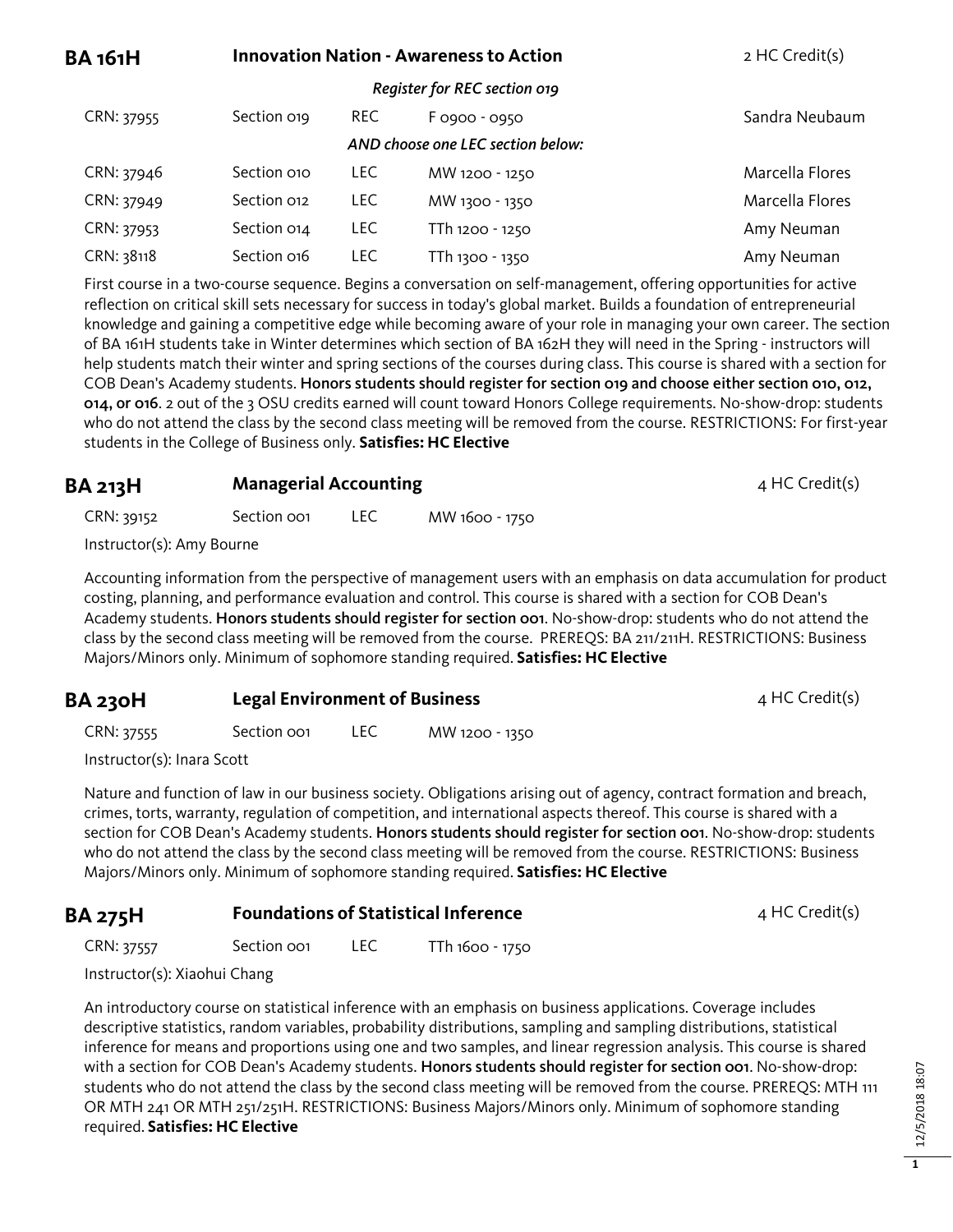# **BA 352H Managing Individual and Team Performance** 4 HC Credit(s)

CRN: 39612 Section 001 LEC TTh 1400 - 1550

Instructor(s): Chad Murphy

Diagnose individual and small-group behavior and develop skill in improving individual and small-group performance in entrepreneurial and established ventures. Emphasis on professional skill development and the practical application of theory and research. Concepts of ethics, diversity and cross-cultural relations are integrated throughout the course. This course is shared with a section for COB Dean's Academy students. Honors students should register for section 001. Noshow-drop: students who do not attend the class by the second class meeting will be removed from the course. PREREQS: COMM 111/111H or COMM 114/114H or COMM 218/218H AND (WR 222 or WR 323 or WR 327 or WR 327H or HC 199). RESTRICTIONS: Business majors/minors only. Junior or senior class standing required. **Satisfies: HC Elective** 

| <b>BA 357H</b> | <b>Operations Management</b> | 4 HC Credit(s) |
|----------------|------------------------------|----------------|
|----------------|------------------------------|----------------|

| CRN: 39154 | <b>LEC</b><br>Section oo1 | TTh 1200 - 1350 |
|------------|---------------------------|-----------------|
|------------|---------------------------|-----------------|

Instructor(s): Gary Micheau

Decision making in managing the production of goods and services: product planning, process planning, facility planning, control of quantity, cost and quality. Special emphasis on exponential forecasting, inventory management, work methods, project management, productivity improvement, and international comparisons. This course is shared with a section for COB Dean's Academy students. Honors students should register for section 001. No-show-drop: students who do not attend the class by the second class meeting will be removed from the course. PREREQS: BA 275/275H OR BA 276. RESTRICTIONS: Business Majors/Minors only. Junior or senior class standing required. **Satisfies: HC Elective** 

| <b>BA 360H</b> |  | <b>Introduction to Financial Management</b> | 4 HC Credit(s) |
|----------------|--|---------------------------------------------|----------------|
|                |  |                                             |                |

CRN: 37966 Section 003 LEC TTh 1000 - 1150

Instructor(s): Sean Yang

Explore the issues facing a financial manager in new business ventures, small businesses, and corporations. Focus on the role of the financial manager in business settings, explores the functions of a financial manager in financial analysis, forecasting, planning, and control; asset and liability management; capital budgeting; and raising funds for new business ventures, small businesses, and corporations. This course is shared with a section for COB Dean's Academy students. Honors students should register for section 001. No-show-drop: students who do not attend the class by the second class meeting will be removed from the course. PREREQS: (BA213/213H OR BA 215/215H OR BA 315) AND (ECON 201/201H OR AREC 250/250H). RESTRICTIONS: Business Majors/Minors only. Junior or senior class standing required. **Satisfies: HC Elective** 

| BA 390H    | <b>Marketing</b>        |     |                | 4 HC Credit(s) |  |
|------------|-------------------------|-----|----------------|----------------|--|
| CRN: 39156 | Section oo <sub>1</sub> | LEC | MW 1400 - 1550 |                |  |

Instructor(s): Mark Van Order

Consumer and industrial markets, and activities and enterprises involved in distributing products to those markets. Objective is to develop an understanding of distribution processes, marketing problems, and marketing principles. This course is shared with a section for COB Dean's Academy students. Honors students should register for section 001. No-show-drop: students who do not attend the class by the second class meeting will be removed from the course. PREREQS: ECON 201/201H OR AREC 250. RESTRICTIONS: Business Majors/Minors only. Junior or senior class standing required. **Satisfies: HC Elective**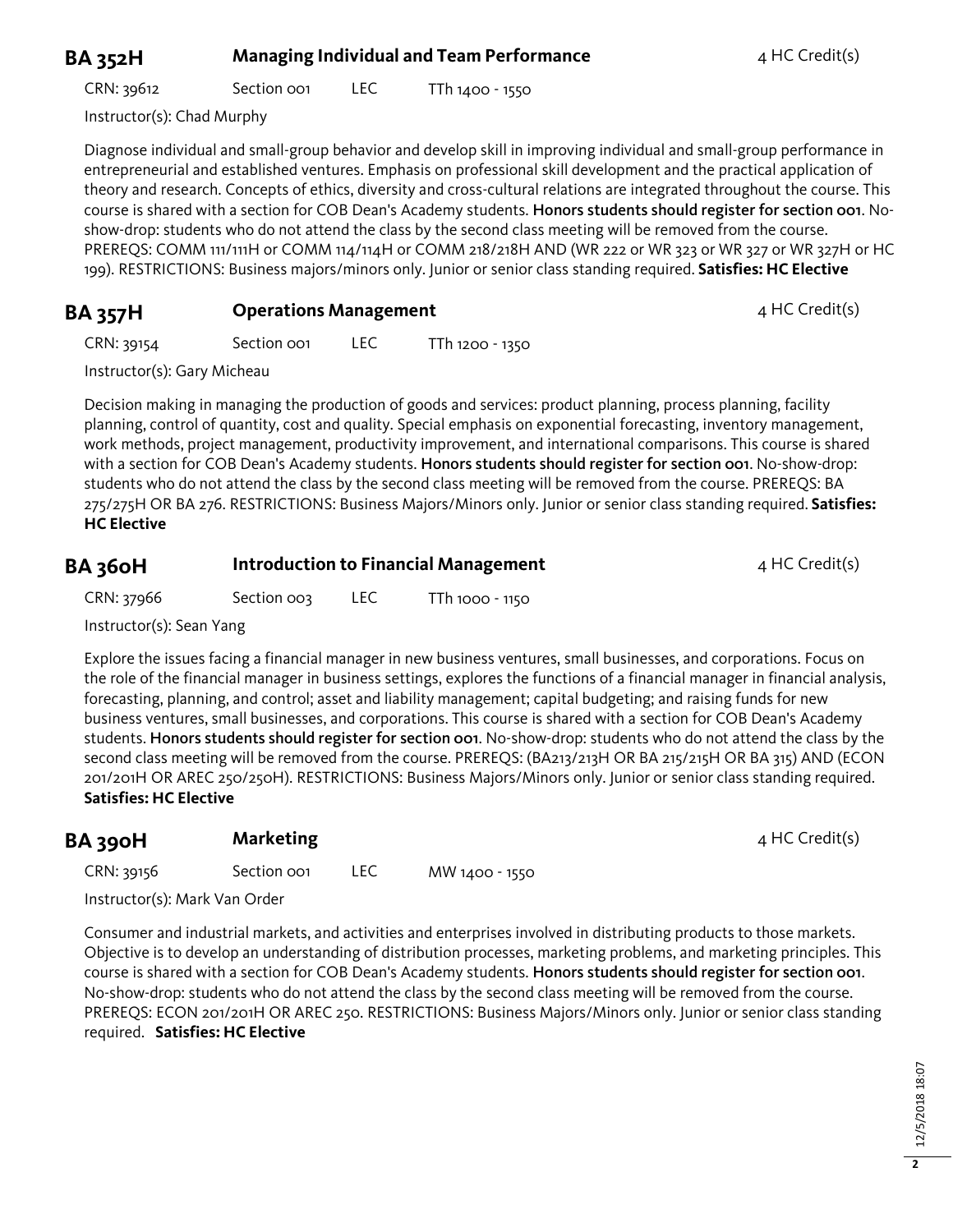# **BA 465H Systems Thinking and Practice According the Cause of AMC Credit(s)**

CRN: 33243 Section 001 LEC TTh 1000 - 1150

Instructor(s): Jonathan King

This course will get you to "think outside the box" by examining the hard and soft systems which both sustain and constrain us. This involves learning how to identify patterns of interactions (and reactions), the increasing relevance of emotional intelligences and fight/flight responses, and the realities of "Tools 'R Us" (how our tools and our environments determine how we think and how we act). The ultimate objective is to enhance our awareness of individual moral responsibilities and opportunities by moving beyond linear causality and the subjective-objective and fact-value dualisms that continue to plague modern thought and action. **Satisfies: HC BaccCore - Contemporary Global Issues**

| <b>Principles of Biology</b><br><b>BI 212H</b> |                         |      |                                                                 | 4 HC Credit(s) |
|------------------------------------------------|-------------------------|------|-----------------------------------------------------------------|----------------|
| CRN: 32386                                     | Section oo <sub>1</sub> | LEC. | MWF 1300 - 1350<br>Group Midterms<br>AND choose one LAB section | Nathan Kirk    |
| CRN: 32387                                     | Section 010             | LAB  | W 1400 - 1650                                                   | Nathan Kirk    |
| CRN: 33246                                     | Section 020             | LAB  | Th 800 - 1050                                                   | Carmen Harjoe  |
| CRN: 39614                                     | Section 030             | LAB  | $F1400 - 1650$                                                  | Carmen Harjoe  |

Cell biology, organ systems, plant and animal biology. Group Midterms Mondays 1900-2020. PREREQS: CH 121 OR CH 201 OR CH 221 OR CH 224H OR (CH 231/231H AND (CH 261/261H OR CH 271)). RESTRICTIONS: For Life Science Majors and Pre-Professional students. **Course Fee \$30. Satisfies: HC BaccCore - Biological Sciences**

| <b>BI 370H</b>              | <b>Ecology</b> |      |                 | 3 HC Credit(s) |
|-----------------------------|----------------|------|-----------------|----------------|
| CRN: 40017                  | Section oo1    | LEC. | TTh 1200 - 1320 |                |
| Instructor(s): Sarah Henkel |                |      |                 |                |

The study of interactions between organisms and their biotic and abiotic environments at the population, community, ecosystem, and biosphere levels of organization. PREREQS: (BI 211/211H and BI 212/212H and BI 213/213H) or (BI 204 and BI 205 and BI 206). **Satisfies: HC Elective** 

| <b>BOT 407H</b> | <b>Ecology and Environmental Quality in the Himalaya</b> | 1 HC Credit(s) |
|-----------------|----------------------------------------------------------|----------------|
| $\sim$          | $\sim$ $\sim$ $\sim$                                     |                |

CRN: 39158 Section 800 SEM T 1400 - 1550 Meets weeks 1-5 only

Instructor(s): Donald Zobel

This course integrates information from physical science, biology, agriculture, and regional cultures. We will summarize the physical environment and biotic diversity of the Himalayan Mountains, with emphasis on patterns of vegetation and its use by people. We consider a set of real problems that cause malnutrition and environmental degradation. We consider the accuracy of "well-known facts" and the problems of dealing with uncertainty in scientific data as well as in estimating social and economic responses to proposed solutions. Meets weeks 1-5 only. **Graded: P/N. Satisfies: HC Colloquia**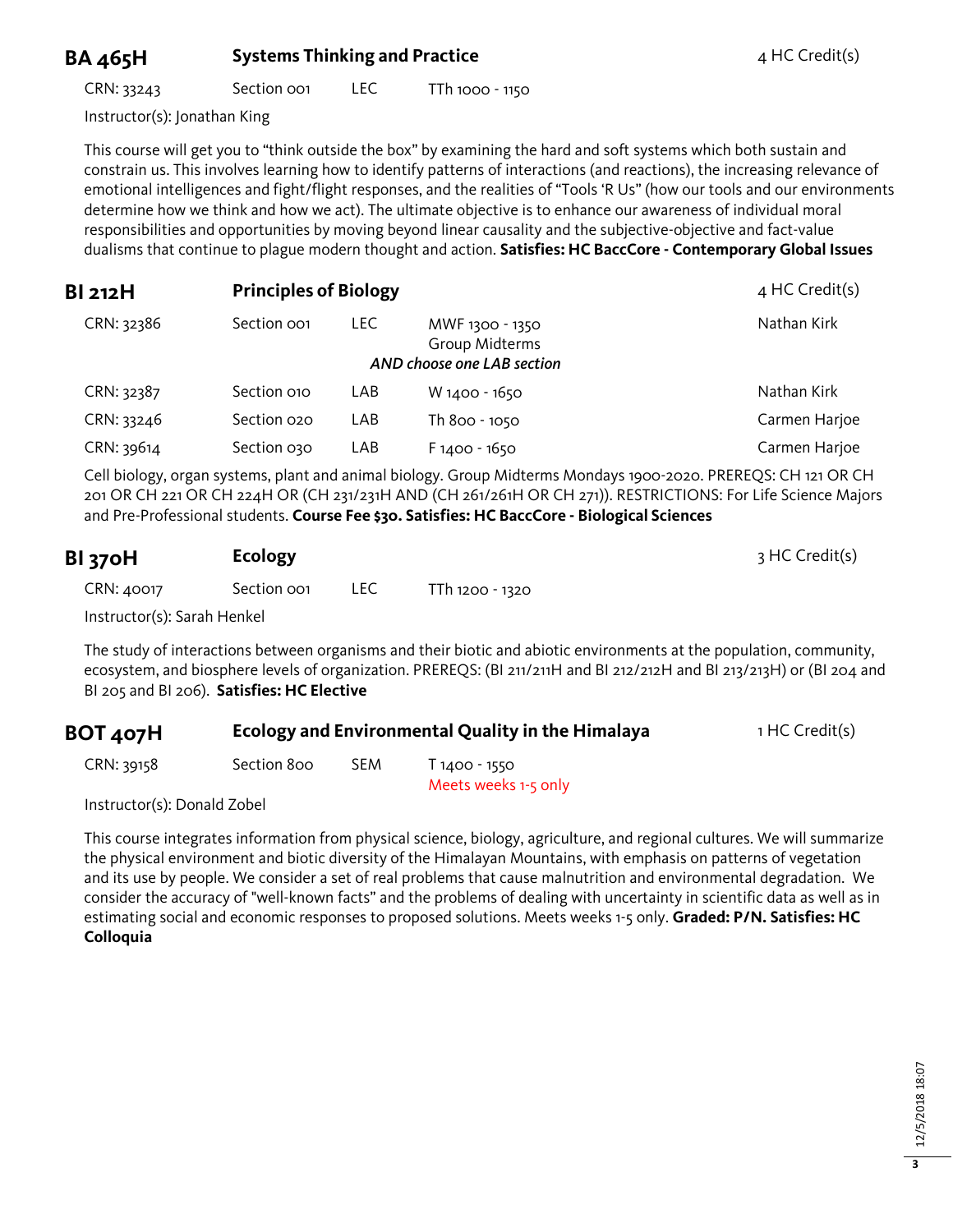| <b>CBEE 102H</b>          | <b>Engineering Problem Solving and Computations</b> | 2 HC Credit(s) |                            |  |
|---------------------------|-----------------------------------------------------|----------------|----------------------------|--|
| CRN: 34402                | Section oo1                                         | LEC.           | MW 1500 - 1550             |  |
|                           |                                                     |                | AND choose one LAB section |  |
| CRN: 34403                | Section 010                                         | LAB.           | TTh $800 - 950$            |  |
| CRN: 35088                | Section 020                                         | LAB            | TTh 1000 - 1150            |  |
| Instructor(s): Brian Wood |                                                     |                |                            |  |

Elementary programming concepts implemented using MATLAB software; emphasis on problem analysis and development of algorithms in engineering; application experiences are established through a team-based design competition using the LEGO NXT microprocessor for data acquisition. Lecture is common with non-honors. 2 out of the 3 OSU credits earned count toward Honors College requirements. PREREQ: MTH 112 OR MTH 251/251H. RESTRICTIONS: For Pre-Bioengineering, Pre-Environmental Engineering, Pre-Chemical Engineering, and Pre-General Engineering students only. **Satisfies: HC Elective** 

| <b>CBEE 212H</b>            | <b>Energy Balances</b>  |            |                | 1 HC Credit(s) |
|-----------------------------|-------------------------|------------|----------------|----------------|
| CRN: 35364<br>AND           | Section oo <sub>1</sub> | LEC.       | MF 1000 - 1050 |                |
| CRN: 35365<br>AND           | Section 010             | <b>REC</b> | W 1000 - 1050  |                |
| CRN: 35366                  | Section 020             | <b>STD</b> | T 1300 - 1350  |                |
| Instructor(s): Adam Higgins |                         |            |                |                |

Energy balances, thermophysical and thermochemical calculations. 1 out of the 3 OSU credits earned counts toward Honors College requirements. Lecture and recitation common with non-honors. PREREQS: CBEE 211/211H AND MTH 256/256H. MTH 256/256H can be taken concurrently. RESTRICTIONS: For Engineering and Pre-Engineering students only. Minimum of sophomore standing required. **Satisfies: HC Elective** 

| <b>CH 232H</b> | <b>General Chemistry</b>      |            |                                    | $4$ HC Credit(s)       |
|----------------|-------------------------------|------------|------------------------------------|------------------------|
| CRN: 34408     | Section oo1                   | <b>LEC</b> | MWF 1200 - 1250                    | <b>Richard Nafshun</b> |
|                |                               |            | AND choose one REC section         |                        |
| CRN: 34535     | Section 010                   | <b>REC</b> | T 1500 - 1550                      | Richard Nafshun        |
| CRN: 34536     | Section 011                   | REC        | Th 1400 - 1450                     | Richard Nafshun        |
|                |                               |            | AND choose one CH 262H LAB section |                        |
| <b>CH 262H</b> | Laboratory for Chemistry 232H |            |                                    | 1 HC Credit(s)         |
| CRN: 34409     | Section 010                   | LAB        | T 1200 - 1450                      | Michael Burand         |
| CRN: 34410     | Section 011                   | LAB        | Th 1500 - 1750                     | Michael Burand         |

Second course in General Chemistry sequence for Honors College students with one-year high school chemistry and acceptable aptitude test scores. This sequence examines the characteristics of molecular and atomic behavior and the way in which these influence chemical properties and reactions. PREREQ: CH231/231H OR CH 221. COREQ: CH 262/262H or CH272. CH 232H and CH 262H must be taken concurrently. CH 231/231H, CH232/232H, and CH233/233H must be taken in order. **Course fee: \$30**. **Satisfies: HC BaccCore - Physical Sciences**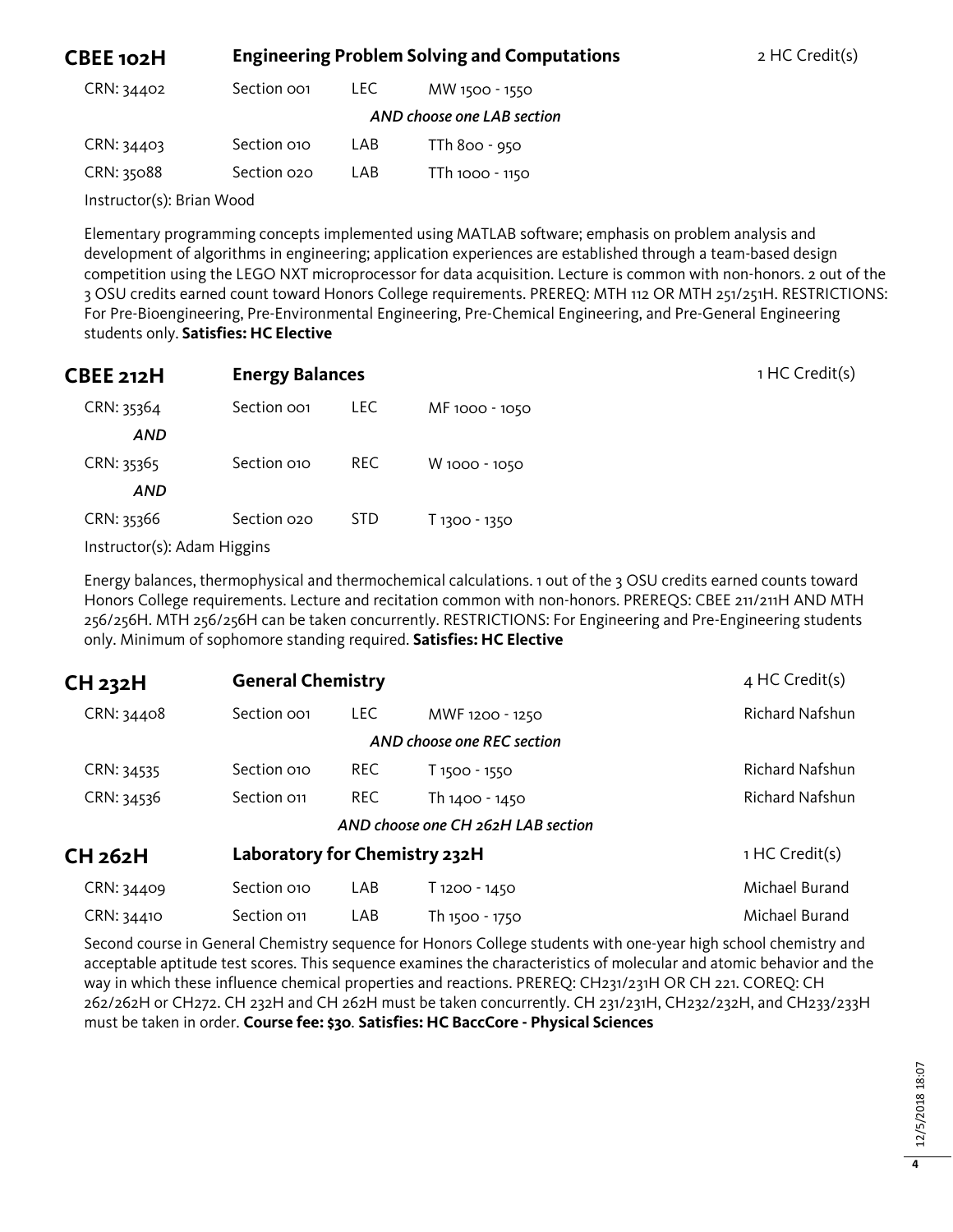# **CH 362H Experimental Chemistry I CH 362H** 3 HC Credit(s)

#### *Choose sections 010* & *011 OR sections 020* & *021*

| CRN: 32360 | Section 010 | LEC. | T 1200 - 1250             |
|------------|-------------|------|---------------------------|
| CRN: 32361 | Section 011 | LAB  | T 1300-1550 & R 1200-1550 |
|            |             | ΟR   |                           |
| CRN: 32362 | Section 020 | LEC. | W 1200 - 1250             |
| CRN: 32363 | Section 021 | LAB. | W 1300-1550 & F 1200-1550 |
|            |             |      |                           |

Instructor(s): Christine Pastorek

Advanced integrated laboratory course for sophomore level chemistry majors and biochemistry and biophysics majors concentrating on organic synthesis, thermochemistry and spectroscopic methods of identification. Students learn first hand techniques of: vacuum distillation, oxygen bomb calorimetry, infrared spectroscopy, and 1-D and 2-D NMR methods. *Must contact Chemistry department to register.* PREREQ: CH 361/361H AND CH 335. CH 335 can be taken concurrently. RESTRICTIONS: For Chemistry and Biochemistry/Biophysics majors only. **Course Fee \$44.00. Fee is nonrefundable.** Additional no-show-drop fee. **Satisfies: HC Elective** 

| CH <sub>462</sub> H               | <b>Experimental Chemistry II</b> |      | 3 HC Credit(s)            |  |
|-----------------------------------|----------------------------------|------|---------------------------|--|
| CRN: 32364                        | Section oo1                      | LEC. | W 1300 - 1350             |  |
| <b>AND</b>                        |                                  |      |                           |  |
| CRN: 32365                        | Section 010                      | LAB  | W 1400-1650 & F 1300-1650 |  |
| Instructor(s): Christine Pastorek |                                  |      |                           |  |

Advanced integrated laboratory course for junior level chemistry majors concentrating on physical and analytical chemistry of polymers and materials. Students synthesize a synthetic rock, zeolite, and make PMMA, a polymer. Students learn first hand techniques of: PXRD, INAA, DSC, TGA, GPC, electrochemistry, reaction kinetics by flash photolysis, pulsed polarography and ASV. *Must contact Chemistry department to register*. PREREQ: CH 362/362H AND CH 441 AND (CH 324 OR CH 461/461H). CH 422 is recommended. **Course Fee \$44.00. Fee is non-refundable. Additional no-show-drop fee. Satisfies: HC Elective** 

| <b>CHE 332H</b> | <b>Transport Phenomena II</b> |            | 1 HC Credit(s)                    |  |
|-----------------|-------------------------------|------------|-----------------------------------|--|
| CRN: 35641      | Section oo <sub>1</sub>       | LEC.       | TTh 1200 - 1250<br>Group Midterms |  |
| AND             |                               |            |                                   |  |
| CRN: 35640      | Section 010                   | <b>STD</b> | MW 1300 - 1350                    |  |

Instructor(s): Skip Rochefort

A unified treatment using control volume and differential analysis of heat transfer, prediction of heat transport properties, and introduction to heat transfer operations. Lecture is common with non-honors courses. 1 out of the 3 OSU credits earned counts toward Honors College requirements. PREREQ: CHE 311 AND CHE 331/331H. RESTRICTIONS: Must be enrolled in pro-school in the College of Engineering. **Satisfies: HC Elective**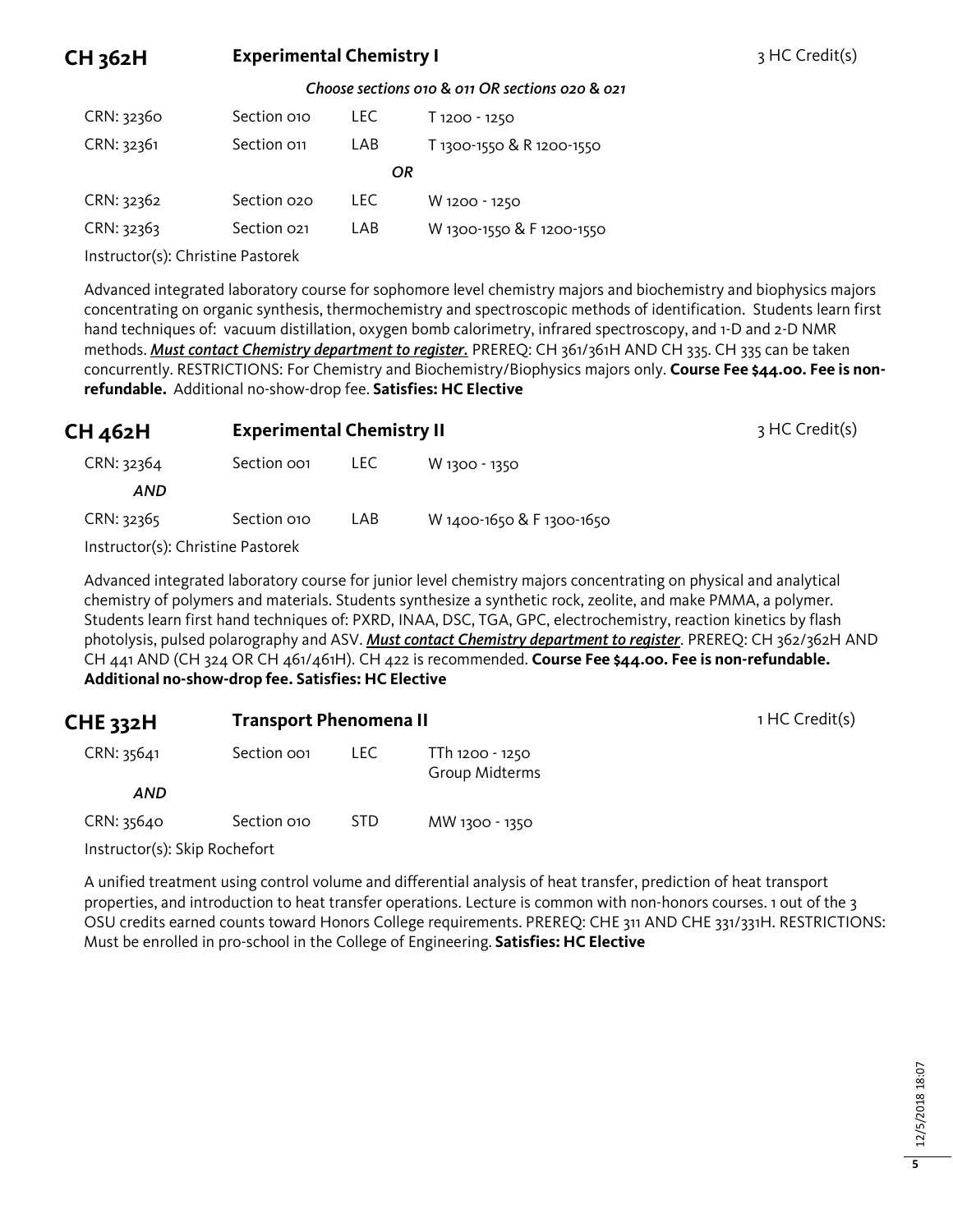# **CS 325H Analysis of Algorithms Analysis of Algorithms Additional Additional Additional Additional Additional Additional Additional Additional Additional Additional Additional Additional Additional Additional Additio**

CRN: 37215 Section 001 LEC TTh 1200 - 1320

Instructor(s): Juli Schutfort

In this class, you will master algorithmic techniques such as dynamic programming and divide-and-conquer and learn how to argue that your algorithms are correct and fast. You will apply this knowledge to tackling problems from the International Collegiate Programming Contest. PREREQ: CS 261 AND (CS 225 OR MTH 231). RESTRICTIONS: Must be enrolled in pro-school in the College of Engineering. Not for Computer Science Double Degree students. **Satisfies: HC Elective** 

#### **ED 216H Purpose, Structure, & Function of Education in a Democracy** 3 HC Credit(s)

CRN: 39159 Section 001 LEC MWF 1600 - 1650

Instructor(s): Mike O'Malley

This course will examine the historical, social, philosophical, political, legal, and economic foundations of education in Oregon, the United States, and other countries in order to provide a framework from which to analyze contemporary educational and environmental issues in various schools, communities, and workplaces. **Satisfies: HC BaccCore - Difference, Power, and Discrimination**

| <b>ENG 220H</b> | <b>Topics in Difference, Power, and Discrimination</b><br>4 HC Credit(s) |      |                                         |  |  |
|-----------------|--------------------------------------------------------------------------|------|-----------------------------------------|--|--|
|                 |                                                                          |      | US Fictions of Difference and Belonging |  |  |
| CRN: 39160      | Section oo <sub>1</sub>                                                  | LEC. | MWF 1400 - 1450                         |  |  |

Instructor(s): Elizabeth Sheehan

This course focuses on twentieth and twenty-first century art that addresses, contests, and reimagines the configurations of race, ethnicity, gender, class, sexuality, ability, and citizenship that shape the U.S. We will study writing and visual art by Toni Morrison, Djuna Barnes, Lorna Dee Cervantes, Eli Clare, Edwidge Danticat, Fae Myenne Ng, Lorna Simpson, and Coleson Whitehead (who will visit OSU early next spring). These readings will be paired with foundational and cutting-edge scholarship about the history and impact of categories of difference and systems of power in the U.S. To that end, we will read work by leading critics in queer and feminist theory, studies of race and ethnicity, disability studies, and American studies. As a DPD course, we will aim to understand how difference, power, and discrimination operate in the U.S., while also exploring how art illuminates, protests, refuses, and imagines alternatives to those systems and structures. **Satisfies: HC BaccCore - Difference, Power, and Discrimination**

| ENGR 391H | <b>Engineering Economics and Project Management</b> | 3 HC Credit(s) |
|-----------|-----------------------------------------------------|----------------|
|-----------|-----------------------------------------------------|----------------|

CRN: 38273 Section 001 LEC TTh 1400 - 1520

Instructor(s): Ean Ng

The traditional roles engineers and scientists are changing rapidly to roles that require solid management and technical skills. This course explores the transition from engineer and/or scientist to manager, through two fundamental engineering and technology management skills: project management and engineering economic analysis. The combination of project management and engineering economic analysis will provide students a glimpse into the life cycle of engineering/technology projects and the management/decision making behind such projects. RESTRICTIONS: For Pre-Engineering and Engineering students only. **Satisfies: HC Elective**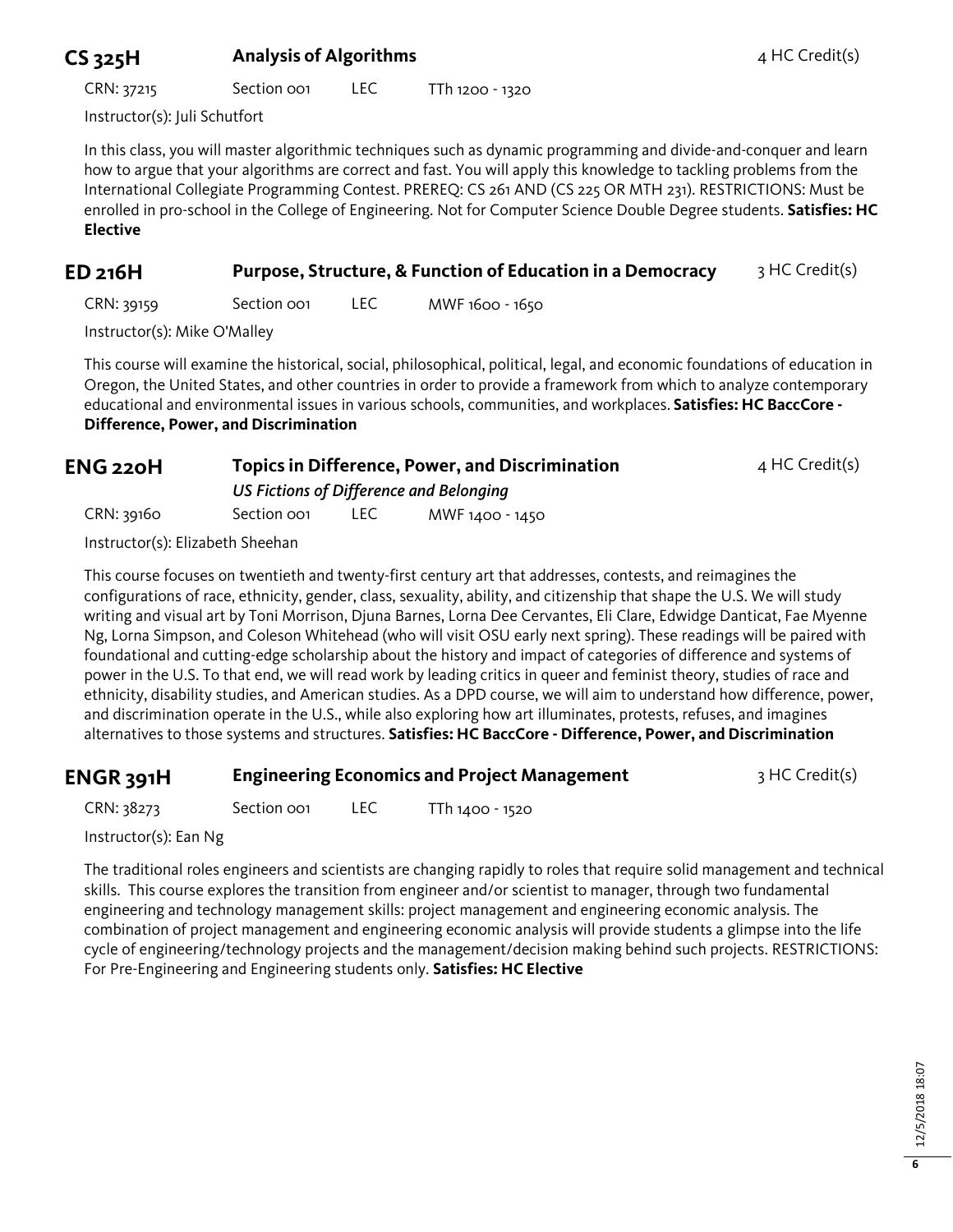| <b>ES 357H</b> | <b>Farmworker Justice Movements</b> |  |               | 4 HC Credit(s) |
|----------------|-------------------------------------|--|---------------|----------------|
| CRN: 39161     | Section oo                          |  | W 1600 - 1950 |                |

Required field trips (during scheduled class time)

Instructor(s): Ronald Mize

Justice movements for farmworkers have a long and storied past in the annals of US history. This course begins with the 1960s Chicano civil rights era struggles for social justice to present day. Focus on the varied strategies of four farmworker justice movements: United Farm Workers, Farm Labor Organizing Committee, Pineros y Campesinos Unidos Noroeste, and the Coalition of Immokalee Workers. The course is structured around the question of the movement and its various articulations. Together, we will cover some central themes and strategies that comprise the core of farm worker movements, but the course is designed to allow you to explore other articulations you find personally relevant or of interest. Students work directly with movement organizers through partial course co-facilitation with a founder of PCUN, experiential learning trips (all during regular class meeting hours) to the PCUN archives at University of Oregon, PCUN headquarters in Woodburn, and state capital in Salem. **Satisfies: HC BaccCore - Difference, Power, and Discrimination**

| H <sub>100</sub> H             | Introduction to Public Health |      |                 | 4 HC Credit(s) |
|--------------------------------|-------------------------------|------|-----------------|----------------|
| CRN: 35369                     | Section oo                    | LEC. | TTh 1000 - 1150 |                |
| Instructor(s): Viktor Bovbjerg |                               |      |                 |                |

This course covers the basic elements of public health and the complex ethical and political issues central to it, with an emphasis on experiential learning. Several sessions are conducted in the field so that students get hands-on experience. A major element of the course is a student-directed exploration of a public health topic of interest to each student. **Course Fee: \$9. Satisfies: HC Elective** 

| HC 199     | <b>Honors Writing</b>   |      |                    | 3 HC Credit(s) |
|------------|-------------------------|------|--------------------|----------------|
|            |                         |      | Choose one section |                |
| CRN: 32736 | Section oo1             | LEC. | MWF 1000 - 1050    |                |
| CRN: 31128 | Section oo <sub>2</sub> | LEC. | TTh 800 - 920      |                |
| CRN: 33892 | Section 003             | LEC. | TTh 1000 - 1120    |                |
|            |                         |      |                    |                |

Instructor(s): Eric Hill

Becoming a critical reader and thinker promotes clear writing and verbal communication. You will hone your skills in a discussion/debate format, along with frequent in-class writing assignments and presentations. You will also further develop your abilities to be a critical reader. We will be examining texts from many disciplines and on a variety of topics; you will also bring in examples for discussion. The research paper, which includes both formal documents and informal writing, will focus on an ethical/controversial issue or current research within your discipline; this will include field and library research. PREREQ: WR 121/121H. **Satisfies: HC BaccCore - Writing II**

| Th 1400 - 1550<br>Meets weeks 1-5 only |
|----------------------------------------|

Instructor(s): Dave Kovac

This course series is designed to engage students in exploring the impact, perspectives, challenges, and complexities of international service work. In the fall, we focus on cultural contexts. Winter highlights group development and team building. In spring, we examine individual, group, and community impact of service and volunteerism. The *optional* international service trip later in the year applies concepts, ideas, and energies to the international community served. The optional 10- to 14-day trip is not an element of this class, but is part of the program that this class supports. In the past, our projects have included work in Romania, Ethiopia, Vietnam, and Nepal. Meets weeks 1-5 only. **Satisfies: HC Colloquia**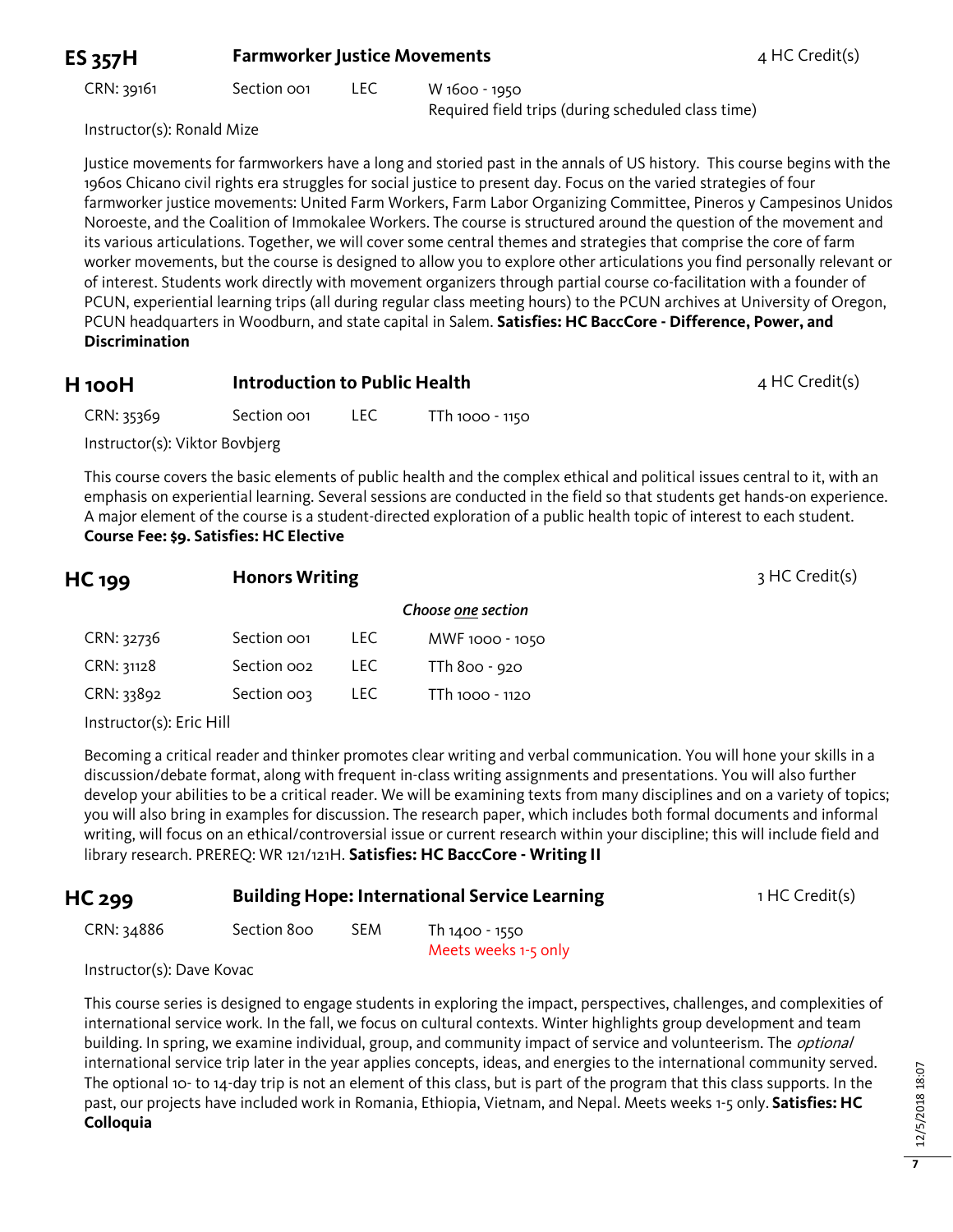| <b>HC 299</b> | <b>MoPOP Trip</b> |     | 1 HC Credit(s)                                                                                                                                                                              |
|---------------|-------------------|-----|---------------------------------------------------------------------------------------------------------------------------------------------------------------------------------------------|
| CRN: 39162    | Section 801       | SEM | Required meetings & field trip:<br>Organizational meeting: Friday, 1/11/19, 1700-1750<br>Weekend Field Trip: Friday 2/1/19 - Sunday 2/3/19<br>Discussion Meeting: Friday, 2/8/19, 1700-1750 |

Instructor(s): Ryan Biesack

This unique colloquium combines some preparatory reading, listening, and discussion, and culminates in a trip to the Museum of Pop Culture in Seattle. Here we will explore collections and installations of some of the most important artists, bands, sounds, fashion, media, instruments and technology that have helped define popular music throughout history, shaping and reflecting our society in the process. Special attention will be given to the work of Jimi Hendrix and Nirvana, as both hail from Seattle, and the MoPOP houses both phenomenal collections. The course requires attendance at an organizational meeting (Friday, 1/11/19), a required three-day field trip (Friday 2/1/19 – Sunday 2/3/19), and one discussion meeting (Friday, 2/8/19). The course fee covers lodging, two breakfasts, transportation, and entrance into the museum. Bring money for snacks and meals, besides breakfast (which will be provided). Since all arrangements have been prepaid the course fee is non-refundable if the course is not dropped prior to the 1st day of the term. **Course Fee: \$149. Graded: P/N. Satisfies: HC Colloquia** 

| <b>HC 299</b> | <b>Leadership: Two Perspectives</b> |            |                                       | 1 HC Credit(s) |
|---------------|-------------------------------------|------------|---------------------------------------|----------------|
| CRN: 39783    | Section 802                         | <b>SEM</b> | M 1400 - 1550<br>Meets weeks 1-5 only |                |

Instructor(s): Toni Doolen & Scott Ashford

Today's organizations are complex, utilizing structures that cross cultural, national, and functional boundaries. Leaders in organizations must be able to navigate these complex structures, while understanding that that organizations are comprised of individuals. Students in this course will examine different aspects of leadership and explore multiple perspectives on what creates/constitutes an effective leader. Students will be provided multiple opportunities to reflect on how to develop and grow their own leadership capacity. This course will be co-taught by Dr. Ashford, Dean of the College of Engineering and Dr. Doolen, Dean of the Honors College and Dean of the College of Education. Meets weeks 1-5 only. **Graded: P/N. Satisfies: HC Colloquia** 

#### **HC 299 / HST 299H The History Games** 2 HC Credit(s)

*Choose either the HC 299 section OR the HST 299H section*

| HC <sub>299</sub>             |  |  |  | CRN: 37561 Section 003 SEM MW 1000 - 1050          |  |
|-------------------------------|--|--|--|----------------------------------------------------|--|
| OR.                           |  |  |  |                                                    |  |
|                               |  |  |  | HST 299H CRN: 37562 Section 001 SEM MW 1000 - 1050 |  |
| Instructor(s): Amy Koehlinger |  |  |  |                                                    |  |

This course uses curriculum developed by Reacting to the Past (https://reacting.barnard.edu/), which consists of elaborate games, set in the past, in which students are assigned roles informed by classic texts in the history of ideas. Class sessions are run by students; instructors advise and guide and grade their oral and written work. It seeks to draw students into the past, promote engagement with big ideas, and improve intellectual and academic skills. This course uses 2 games "Greenwich Village, 1913" and "Chicago 1968" to explore politics, radicalism and social reform in the U.S. in the 20th century. HC 299 section 003 is crosslisted with HST 299H. **Graded: P/N. Satisfies: HC Colloquia**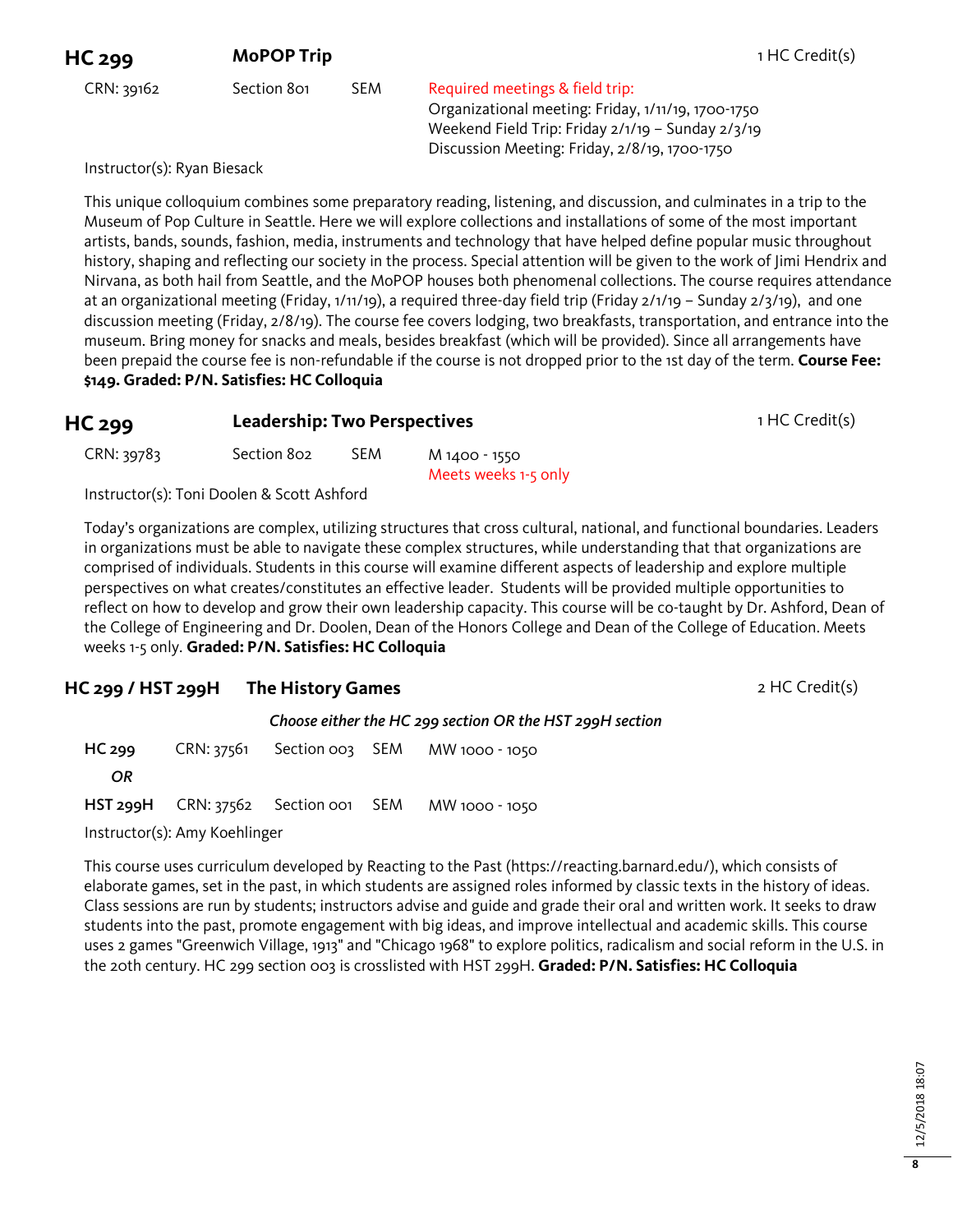# **HC 407 How Your 'in' Group Influences You 2 HC Credit(s)** 2 HC Credit(s)

CRN: 39163 Section 001 SEM F 1000 - 1150

Instructor(s): Dan Arp

We all belong to one or more 'in' groups. We share values, ideals, and opinions with others in the group. Examples can include belonging to religious groups, political groups and socioeconomic groups. We identify with these groups and they strongly influence how we think about particular issues, often more than we realize. We reinforce each others thinking. But what happens when data or evidence challenges the thinking of the group? How do individuals within the group respond and how does the group respond? As different 'in' groups become more polarized from other groups, how do we initiate dialogues to find common ground and advance needed changes? The class will explore various examples of such 'in' groups, how the opinions of the group are reinforced by social media, targeted news outlets and other sources, and what it takes for a group to alter its thinking. Learning objectives will be met with in class discussions, out-of-class readings, and writing assignments. **Satisfies: HC Colloquia** 

| <b>HC 407</b> |                         |     | Race, White Supremacy, and the State of Oregon | 2 HC Credit(s) |
|---------------|-------------------------|-----|------------------------------------------------|----------------|
| CRN: 39164    | Section oo <sub>2</sub> | SEM | MW 900 - 950                                   |                |

Instructor(s): Eliza Barstow

In this class, we will study the history of racism in the United States and, more specifically, within the state of Oregon. In addition to reading texts written by historians, we will also read a number of articles published by contemporary media and some documents pertaining to OSU (for example, the reports surrounding the renaming of buildings at OSU). We will also have regular visits from guest speakers in this class. The speakers will address topics such as racism in Corvallis, strategies for being an activist, and ways that OSU is making efforts to deal with the history of racism. Students will work in pairs to design and implement a project that seeks to combat racism at the local (Corvallis or perhaps Oregon as a whole) level and will report on its status at the end. **Graded: P/N. Satisfies: HC Colloquia** 

| <b>HC 407</b> | God, Pain, and the Problem of Evil: An Introduction to C.S.<br>2 HC Credit(s) |            |               |  |  |  |
|---------------|-------------------------------------------------------------------------------|------------|---------------|--|--|--|
|               | Lewis                                                                         |            |               |  |  |  |
| CRN: 33710    | Section oos                                                                   | <b>SEM</b> | M 1600 - 1750 |  |  |  |

Instructor(s): Gary Ferngren

C. S. Lewis (1898-1963), Oxford don, novelist, and literary critic, was one of the most gifted and popular theological writers of his generation. Lewis dealt in his philosophical and imaginative works with some of the most basic and perennial moral and religious questions. The format will consist of discussion based on selected readings from four wellknown books of C. S. Lewis. I will encourage the expression of a variety of points of view and help students both to analyze Lewis's ideas and to express their own opinions in a rational and informed manner. Lewis is provocative and his writings lend themselves to discussion and debate. A writing component is included in the form of a short paper of eight to ten pages based on the assigned reading for the course. The topic: 'How does C. S. Lewis develop and illustrate in his fictional works the themes that he discusses in his philosophical works?' It will be graded on both content and style. Verbal communication skills will be cultivated by the discussion format. **Graded: P/N. Satisfies: HC Colloquia** 

| <b>HC 407</b> | Advancing Our Knowledge of Earth and Beyond: Satellite<br><b>Missions</b> | 2 HC Credit(s) |
|---------------|---------------------------------------------------------------------------|----------------|
|               |                                                                           |                |
| $\sim$ $\sim$ | $\sim$ $\sim$ $\sim$ $\sim$                                               |                |

CRN: 37564 Section 004 SEM Th 1200 - 1350

Instructor(s): Nancy Squires

This course will be an exploration of some of the most exciting space missions, both past and present. Satellites are used to study space and earth science, provide important communication links around the world and give us a glimpse of distance planets, moons and asteroids in our solar system and beyond. The course will also include an overview of satellite orbits, fundamentals of the rocket science used to launch satellites to the correct orbit, an overview of satellite power systems and how they communicate data back to earth. Current industry and research practices of satellite mission design will be explored. An optional viewing of a prominent satellite's fly-by is planned. **Satisfies: HC Colloquia**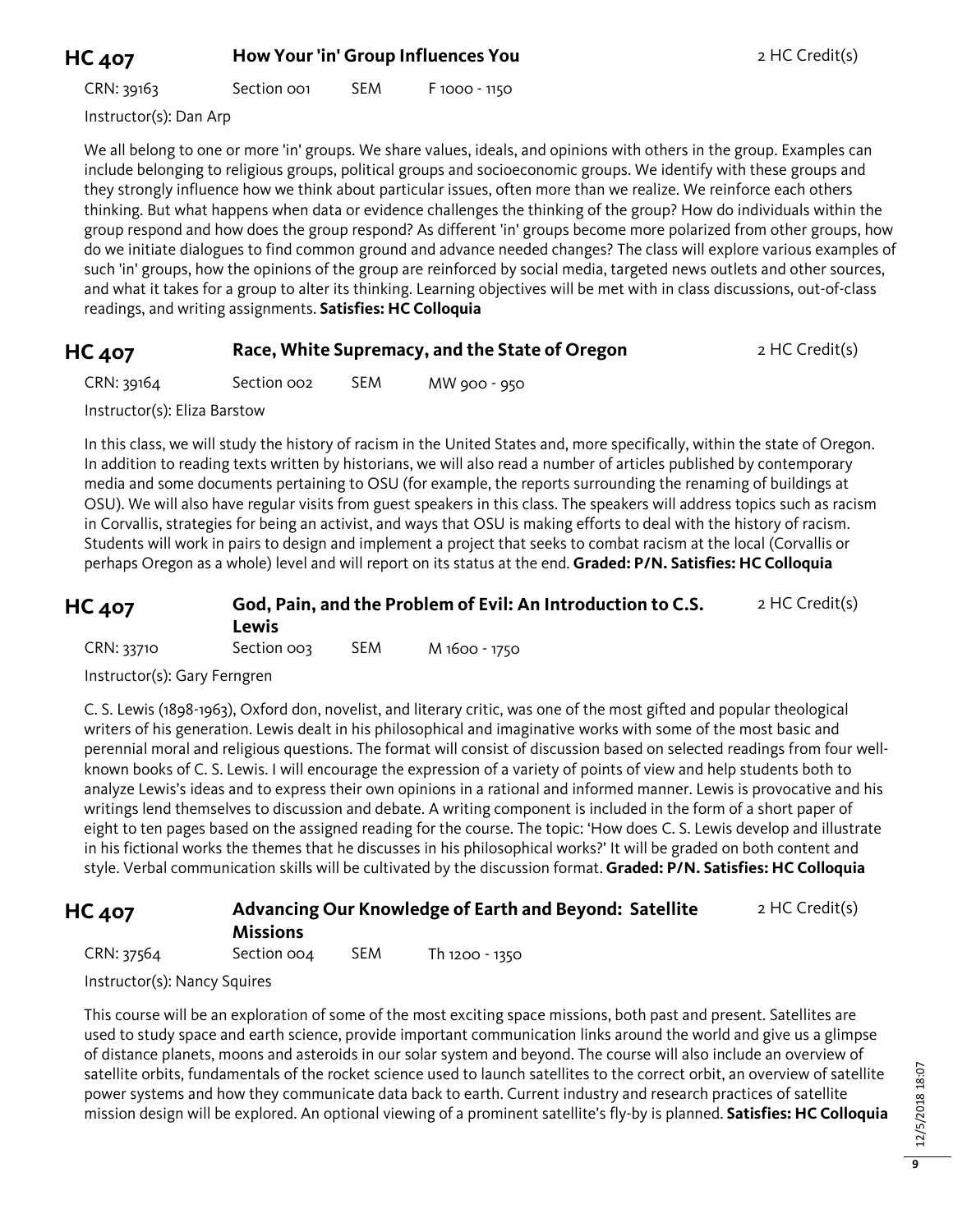CRN: 33893 Section 005 SEM TTh 1600 - 1650

Instructor(s): Skip Rochefort

We will take both a qualitative and quantitative look at energy resources and uses in the United States. We will consider how energy is generated or obtained and consumed in the US. We will also explore the global implications of energy use and consumption. We will examine predominant and emerging technologies on both the resource and consumption sides. We will also examine the role of ethics, values, and public policy in influencing choices regarding energy use. Students will participate in and lead discussions, give presentations, and generate a personal energy philosophy/statement. **Satisfies: HC Colloquia** 

# **HC 407 Historical Fictions and Fictional Histories** 2 HC Credit(s)

CRN: 37565 Section 006 SEM Th 1000 - 1150

Instructor(s): Thomas Bahde

Cultural critic and theorist Hayden White writes: "If there is an element of the historical in all poetry, there is an element of poetry in every historical account of the world." Historian Simon Schama says similarly: "The asking of questions and the relating of narratives need not… be mutually exclusive forms of historical representation." This course explores the ways in which both historians and novelists construct historical stories, and examines the premise that there is more than one way to tell a true story. We will inquire into how creative imagination helps us comprehend historical experience, and we will seek an understanding of historical truth that embraces both the authority of history and the empathy of literature. **Graded: P/N. Satisfies: HC Colloquia** 

# **HC 407 Folly's Mirror: The Power and Reach of Contemporary Satire** 2 HC Credit(s)

CRN: 36833 Section 007 SEM T 1200 - 1350

Instructor(s): Robert Drummond

Master satirist Mark Twain said that "against the assault of laughter nothing can stand." For evidence of this in our own time, we look to Jon Stewart, Stephen Colbert, The Onion, and SNL, to name a few. In fact, a recent Pew Research Center study found that a growing percentage of 18- to 29-year-old Americans cite satirical media as their primary source for political news. We will use these popular media outlets as a springboard into understanding how satire works and what makes it so effective. What knowledge is required to get the humor, and how does that multiply its effectiveness? How exactly does satire differ from its cousins, parody and sarcasm? We'll also ask what the popularity of "fake" or satirical news sources say about American society and culture (not to mention what it might say about the "real" news). The course will provide a brief foundation in satire's long and rich history, but focus primarily on contemporary uses. Students will complete a term project, which will be a satire of their own making. Projects will allow for maximum flexibility while requiring students to illustrate a sophisticated grasp of satire in their chosen cultural context. **Graded: P/N. Satisfies: HC Colloquia** 

# **HC 407 Science, Ethics, and Star Trek** 1 HC Credit(s)

CRN: 37566 Section 008 SEM Th 1400 - 1450

Instructor(s): Diana Rohlman

"What you're doing isn't self-defense. It's the exploitation of another species for your own benefit. My people decided a long time ago that that was unacceptable, even in the name of scientific progress." Captain Kathryn Janeway. To this day, while we have the ability to clone animals (and therefore humans), the ethical and moral ramifications have tempered many scientific advances. The fictional universe of Star Trek often explores the nexus of advanced technologies and the resultant ethical considerations. This class will use episodes from the Star Trek universe, paired with real-life case studies to delve into the seen and unforeseen consequences of advanced technologies. Examples include experimental surgical techniques, genetic engineering, cloning, artificial intelligence and environmental regulations. **Satisfies: HC Colloquia**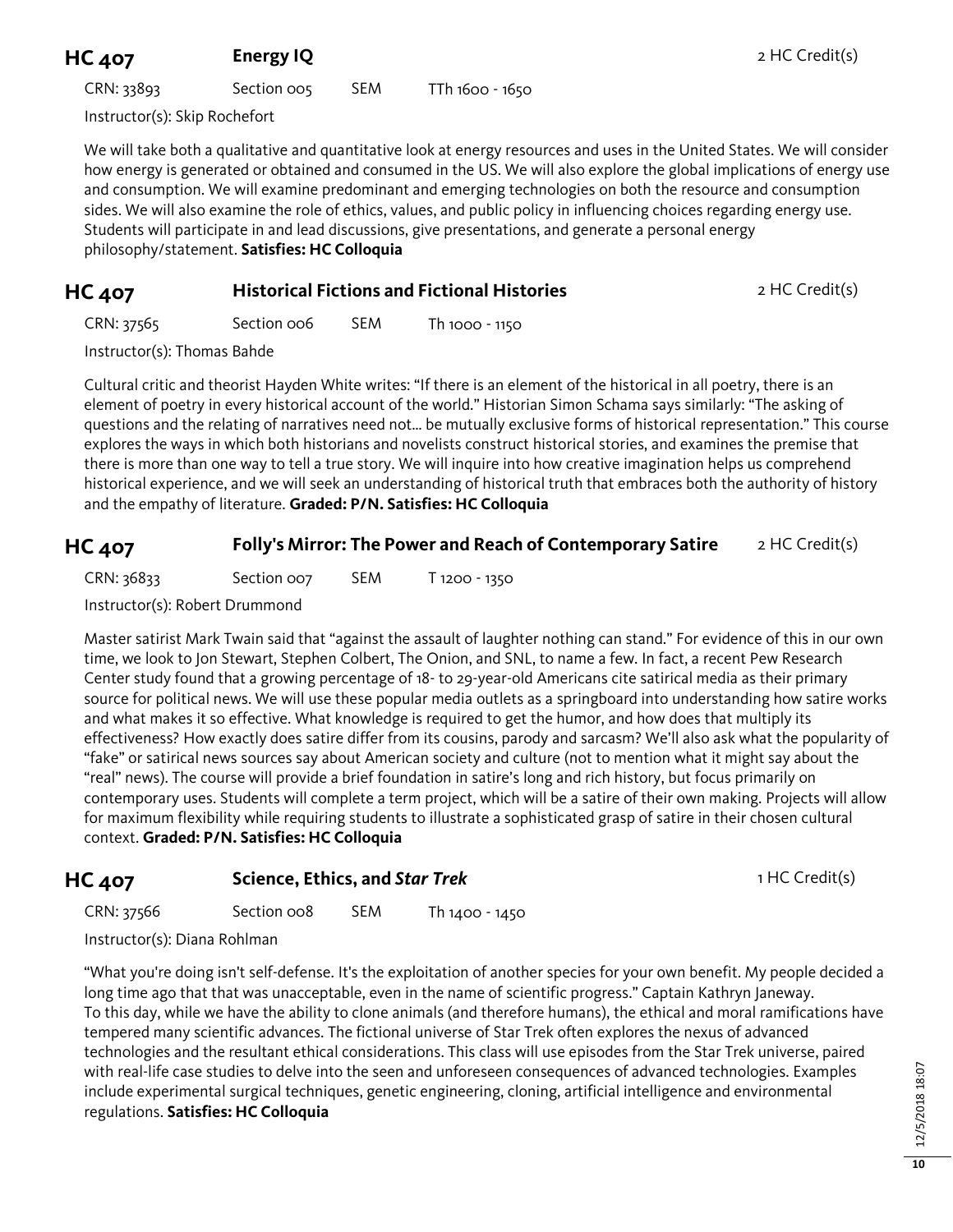# **HC 407 OSU, Women, and Oral History: An Exploration of 150 Years** 2 HC Credit(s)

CRN: 37567 Section 009 SEM T 1000 - 1150

Instructor(s): Tiah Edmunson-Morton & Chris Petersen

This is your opportunity to both study Oregon State University's history and become part of it. This class will focus on women's experiences at OSU, exploring themes, moments and, problems in OSU's 150 years through the lens of story. As a participant in this class, you will be asked to prepare, conduct, and make available an in-depth oral history interview with a woman who works or studies on this campus (or who once did). These interviews will then be made available to the public through a dedicated web portal that you will help to create. Taught by two archivists and experienced oral historians, the class will take a combined approach to instruction, making use of lectures, historic images, film clips, discussion and document analysis as we explore topics related to women's history, as well as the practice and theory of oral history. Attention will be devoted to topics as diverse as the enforcement of social and cultural expectations of women; the advancement of women and the impact of Title IX; the nature of memory; and even the role that silences can play in an oral interview. By the end of the term, you will have broadened your understanding of the OSU story while also creating a preserved scholarly resource in which you can take pride. **Graded: P/N. Satisfies: HC Colloquia** 

# **HC 407 Data Driven Enchanted Objects Department AC 407 Details** 2 HC Credit(s) CRN: 37568 Section 010 SEM T 1200 - 1350

Instructor(s): Chet Udell

Arthur C. Clarke wrote, "Any sufficiently advanced technology is indistinguishable from magic." How have our ideas of enchanted objects inspired new technology over time? How has advancing technology transformed our notions of magic? What are we doing today that would be considered magical a few decades ago? What do we consider magical now that may be possible in mere decades? You will explore these ideas through experiential hands-on projects using plug and play wireless sensors to build your very own enchanted objects that interact with the seemingly magical digital world around us.

From Harry Potter to Hunger Games, magical objects are not only ubiquitous in our popular culture, but have also fundamentally transformed the products we use and the things we can do in daily life. Shoes keep track of how far and fast we run, watches detect when their bearer has heart trouble, and you can click your heels three times (to send an emergency call to your phone) to get out of a meeting or bad date. While technologies and the words we use to describe them may evolve, our desire to acquire objects that augment our capacities to gain knowledge, communicate, protect, and create haveremained largely consistent throughout recorded history and across cultural barriers. Enchanted objects that facilitate these wishes are extant in our folklore, mythologies, epic poems, religious texts and can be found in much of our earliest recorded literature. We'll supplement and inform our project experiences through reading and video excerpts you select to investigate a variety of magical objects and their real-world counterparts throughout history. **Graded: P/N. Satisfies: HC Colloquia**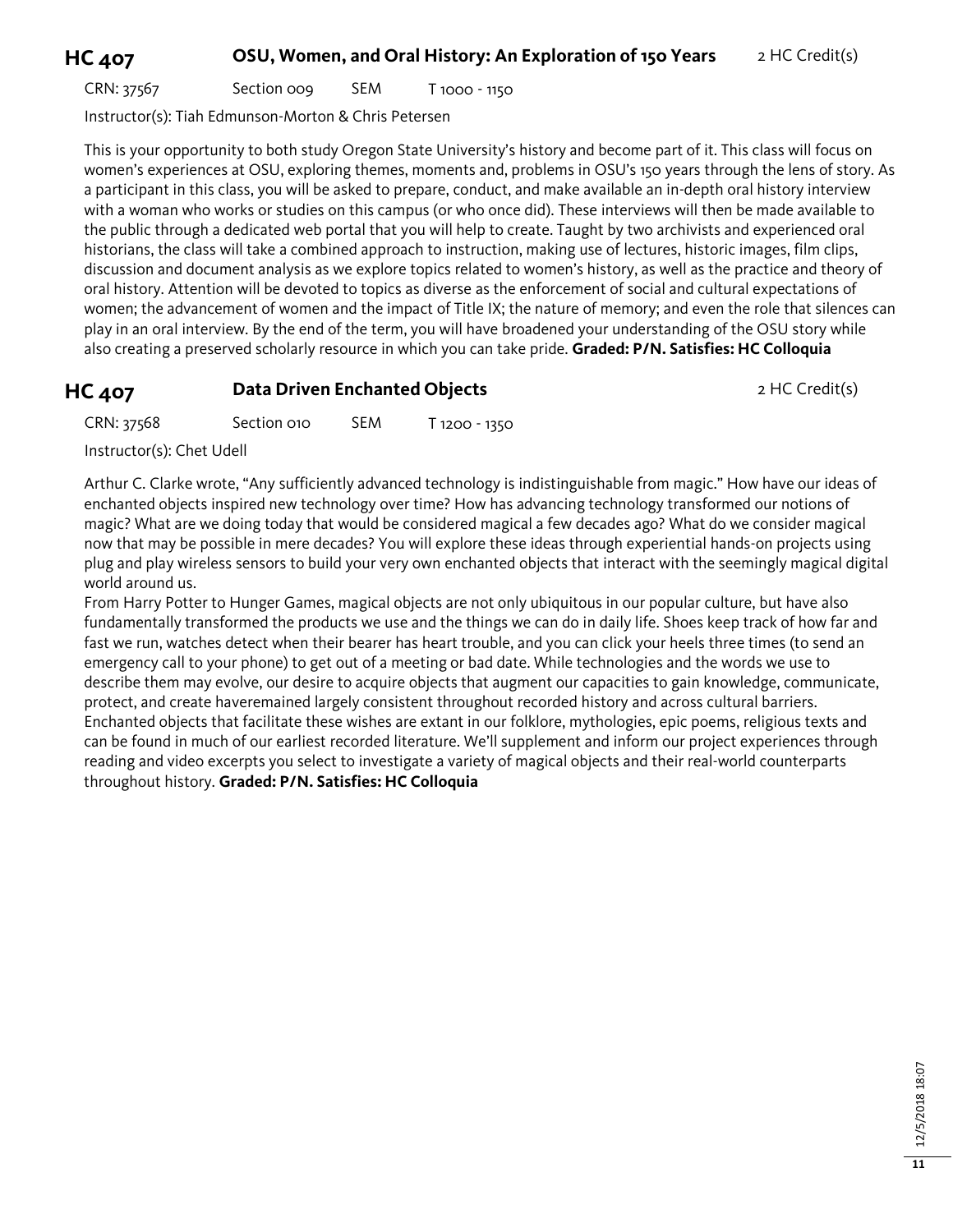# **HC 407 Sacred Places and Astronomy** 1 HC Credit(s)

CRN: 34887 Section 011 SEM T 1000 - 1050

Instructor(s): Randall Milstein

A survey of sites, megaliths, caves, mountains, and structures considered sacred to human cultures. What do the caves of Lascaux, France; the pyramids of Giza, Egypt; and the temples of Teotihuacan, Mexico have in common? Why are Stonehenge and Calanish in Great Britain significant to Celtic culture and modern geologists and astronomers? Mecca, Rapa Nui, Angkor Wat: why are these loci for our curiosity and philosophical attention? The one thing all these sites, and many more, have in common is a link to ancient astronomical observations. This colloquium is not a survey of competing spiritual philosophies, but a discussion of what makes such sacred sites significant historically, scientifically, and culturally, especially as they relate to ancient astronomy. This class analyzes relationships among science, technology, culture, and society; identifies and applies concepts and theories of basic physical and historical sciences in conjunction with social processes; and analyzes the role of culture and technological innovations in creating and shaping geographic locations into places of significant importance in human history. The class articulates a critical perspective on the convergence of social, political, and cultural needs in parallel with the creative and technological advances necessary to develop locations of spiritual significance. There will be multiple opportunities for day and night viewing through telescopes atop Weniger Hall or at nearby outdoor observation points in conjunction with on-going Physics Department astronomy classes. Weather and class size permitting, optional field trips to exceptional viewing locations or to specialty facilities may be planned. **Graded: P/N. Satisfies: HC Colloquia** 

# **HC 407 Science of Science Fiction 1 HC Credit(s)**

CRN: 34888 Section 012 SEM Th 1000 - 1050

Instructor(s): Randall Milstein

The good, the bad, the inventive, and the absolutely awful examples of "science" portrayed in science fiction films, television shows, comic books, and literature. Aliens, light sabers, space battles, gravity drives, warp speed, laser beams, star gates, and worm holes; what's real, what's a possibility, what's speculation, and what is impossible. There is a co-dependency between science and science fiction. Many scientists and engineers acknowledge that science fiction helped spark their imaginations of what might be possible in science. And science fiction authors are inspired by future science possibilities, but how do novel scientific ideas get into SciFi authors' heads in the first place? Discussions and viewings of some of our favorite and least favorite science fiction, so we know what to look for while enjoying modern society's best loved metaphors and mythologies. This course analyzes relationships among science, technology, popular culture, philosophy, and science fiction; identifies and applies concepts and theories of basic physical and biological, and social sciences; applies scientific methodology to demonstrate formulated conclusions based on observation, analysis, and synthesis; analyzes the role of science, technology, and philosophy in shaping science fiction in popular entertainment and literature; and articulates a critical perspective on issues involving science, technology, entertainment, philosophy, and society using evidence as support. **Graded: P/N. Satisfies: HC Colloquia**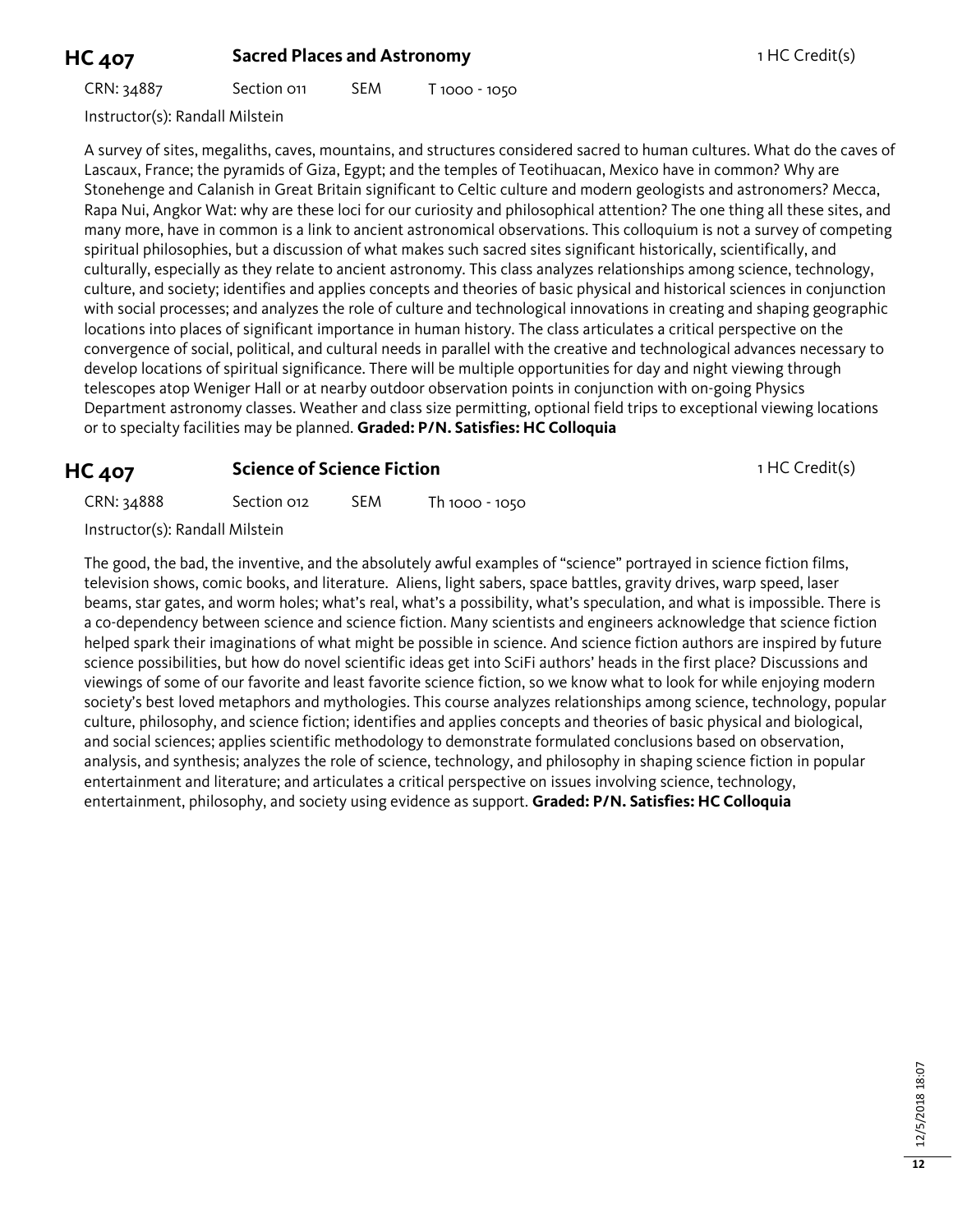# **HC 407 Reimagining the City Research 2 HC Credit(s)** 2 HC Credit(s)

CRN: 39165 Section 013 SEM W 1200 - 1350

Instructor(s): Holly Campbell

Cities in the United States and abroad are fast becoming innovation leaders. This course engages students with an interdisciplinary look at the city as environment (engineering, design and planning, cultural services, governance and environmental science, urban farms, energy, water treatment). There is so much coming out about these topics every week that it is challenging to keep up, but is fascinating, exciting, and inspiring to upcoming leaders and professionals. This colloquium should have broad appeal across the humanities, sciences and social sciences, and subdisciplines of engineering. From world archaeological sites, to national and international travel, to fictional and film depictions of cities real and imaginary, cities are exciting to visit, imagine, and study. Since earliest times, cities are complex trade hubs and population centers, providing a home and vast services to humans but also wildlife. Looking at what we know of ancient cities, such as the famous port city of Thonis-Heracleion that sank into the sea 1200 years ago off Egypt's Abu Qir Bay, helps us to understand them culturally and historically, but also structurally and environmentally as many present coastal cities are experiencing or threatened by enormous infrastructure challenges, including catastrophic storms, flooding, and sea level rise. The course consists of weekly sessions incorporating reading, lecture, discussion, guest speakers, and work in groups (discussion and writing) in an online class forum. **Satisfies: HC Colloquia** 

# **HC 407 Online Newsroom** 2 HC Credit(s)

CRN: 37570 Section 014 SEM MW 1100 - 1150

Instructor(s): Thomas Strini

Students in the Online Newsroom colloquium will learn to write, edit, publish and distribute feature stories at The Corvallis Review (www.corvallisreview.com). Students will learn the principles of journalism and will put them into practice: interview and research techniques, writing skills for clear and concise language, photo and video editing, skills with various online media platforms, basic Search Engine Optimization techniques, and how these skills transfer to marketing and advertising. Students in this class will write for a real-world online publication that has attracted over well over 100,000 page views. **Graded: P/N. Satisfies: HC Colloquia** 

### **HC 407 Found Objects: Material Culture, Meaning, and Memory** 2 HC Credit(s)

CRN: 39166 Section 015 SEM W 1000 - 1150

Instructor(s): John Campbell

In this course, we'll explore ways in which we construct meaning with objects. We won't focus on art objects per se, but rather on "found objects" – natural objects or cultural artifacts not originally intended as art, but found and considered to have aesthetic or cultural value. Beginning with examples of found objects from art history and natural history, we'll practice descriptive, analytical, and interpretive skills via close observation, discussion, writing, and imaging. Then we'll move to specific objects of your choosing, applying interdisciplinary approaches to describe, interpret, analyze, and appreciate the objects in various physical and temporal contexts. We'll explore such concepts as materiality, ephemerality, and memory, while "placing" the objects in both possible and imagined contexts in order to derive meaning and pleasure from them. Ultimately, you'll present your found objects to the colloquium, using interdisciplinary and perhaps multi-media modes (text, image, oral narrative, etc.) to convey connection, appreciation, creative analysis, and focused speculation, as well as to promote further inquiry into "everyday" objects in general. **Graded: P/N. Satisfies: HC Colloquia**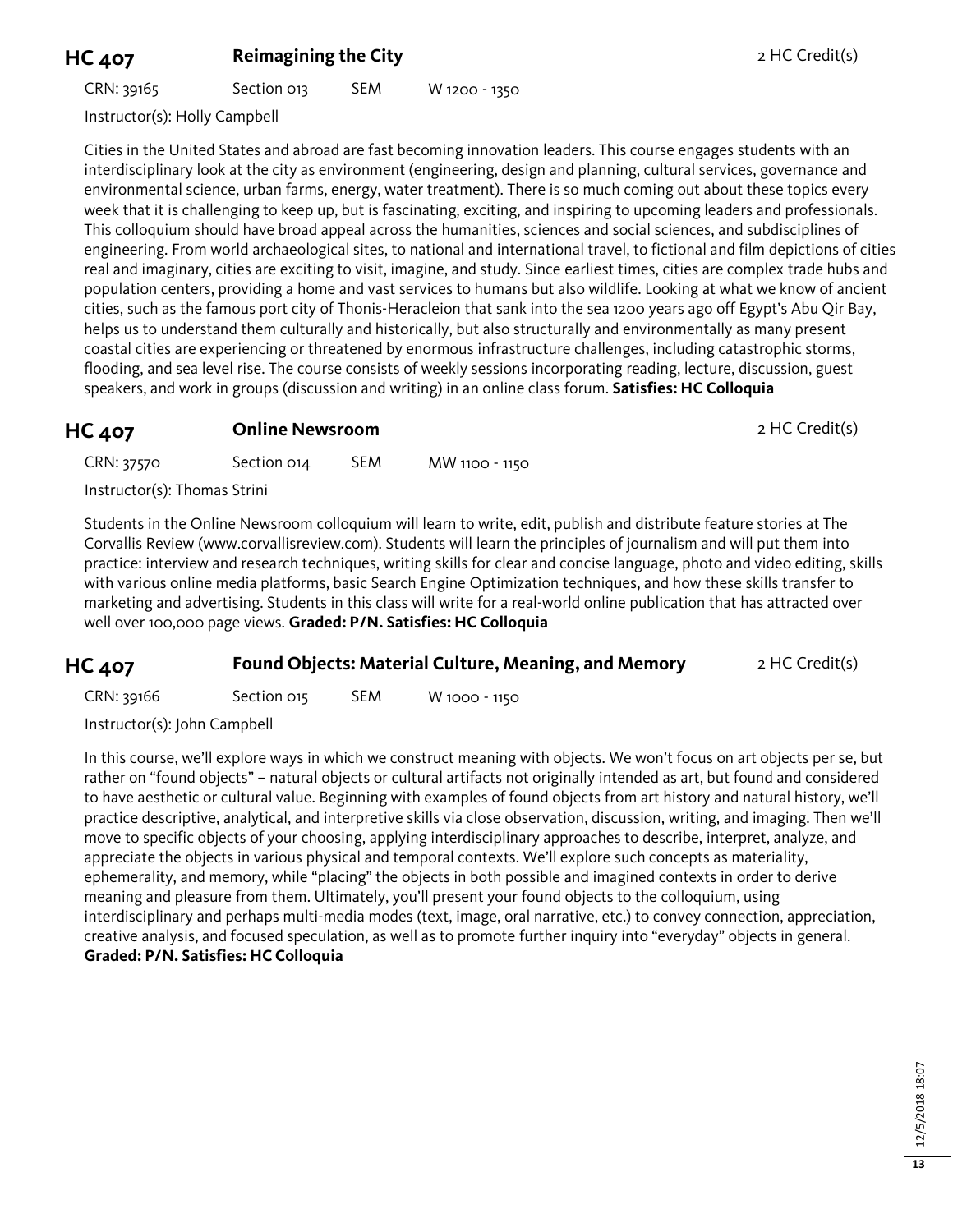# **HC 407 Semiotics Semiotics Semiotics 1 HC Credit(s)**

CRN: 39615 Section 017 SEM M 1200 - 1250

Instructor(s): Eric Hill

How would you interpret a "thumbs up" sign? Does it mean approval? Time to surface? Someone needs a ride? When it comes to signs, context can be everything. Semiotics began as a study of linguistics, but has grown to include the study of different sorts of signs (icons, indices, symbols), of how meaning is communicated in various ways. We will be looking at examples of signs, systems of sign making, cultural contexts, miscommunication, and more. Our age of visual literacy makes semiotics more significant (yes, that was a pun) than ever before. **Graded: P/N. Satisfies: HC Colloquia** 

| <b>HC 407</b> | <b>Translations</b> | 2 HC Credit(s) |
|---------------|---------------------|----------------|
|               |                     |                |

CRN: 37571 Section 018 SEM TTh 1200 - 1250

Instructor(s): Eric Hill

This course will examine the various processes of translation, literally and figuratively. We perform acts of translation whenever we read, write, listen, or speak. Translation is not just restricted to deciphering a foreign language; it also applies to understanding jargon, colloquialisms, slang, euphemism, idiomatic expressions, gestures, and images, and more. Students will look at how we use and think (or sometimes how we don't think) about translating various forms of communication. We will begin with some fundamental concepts that will include etymology, grammar, dialect versus language, and some historical background of the evolution and commonality of languages. Since we will be looking at the concept of translation in this broad sense, students need not necessarily speak a language other than English to take this class. In fact, we will also be discussing the various Englishes we all speak. Students will be asked to critically examine examples of translation and writings about translation. They will write about and present examples of how language works in a variety of contexts. **Graded: P/N. Satisfies: HC Colloquia** 

| <b>HC 407</b> | Toy-Based Technology for Children with Disabilities | 2 HC Credit(s) |
|---------------|-----------------------------------------------------|----------------|
|---------------|-----------------------------------------------------|----------------|

CRN: 39169 Section 021 SEM T 1400 - 1550

Instructor(s): Sam Logan

This is a 'hands-on' and 'brains-on' course where students will gain skills and knowledge through real-world experience and the reading and discussion of current scientific research related to core course topics. This experience will be driven through engagement with the Go Baby Go (GBG) program. GBG is a community-based outreach program that works with families, clinicians and industry to provide modified ride-on toy cars to children with disabilities to use for fun, function, and exploration. http://health.oregonstate.edu/gobabygo. Students will gain the necessary technical skills such as cutting PVC pipe and basic wiring. Students will work directly with families to customize ride-on car modifications to meet the individual needs of children with disabilities. The technical skills and scientific research will be open and accessible to all students, regardless of previous background or experience. **Satisfies: HC Colloquia** 

# **HC 407 Learning Through Play 2 HC Credit(s)**

CRN: 39170 Section 023 SEM TTh 900 - 950

Instructor(s): Hannah Rempel

Games motivate people to learn in new ways; games are engaging; and games encourage learners to try something new without fearing failure. Educators know this and have created many educational games (some admittedly more fun than others). But can all games teach us something? Join this class and learn how different games can encourage learning. We'll explore which types of games help us learn best, we'll research what learning scientists know about games, and we'll test games to see how well they stack up to our fun and learning criteria. Based on what we learn, we'll even create games of our own. And yes, we'll play games along the way! **Satisfies: HC Colloquia**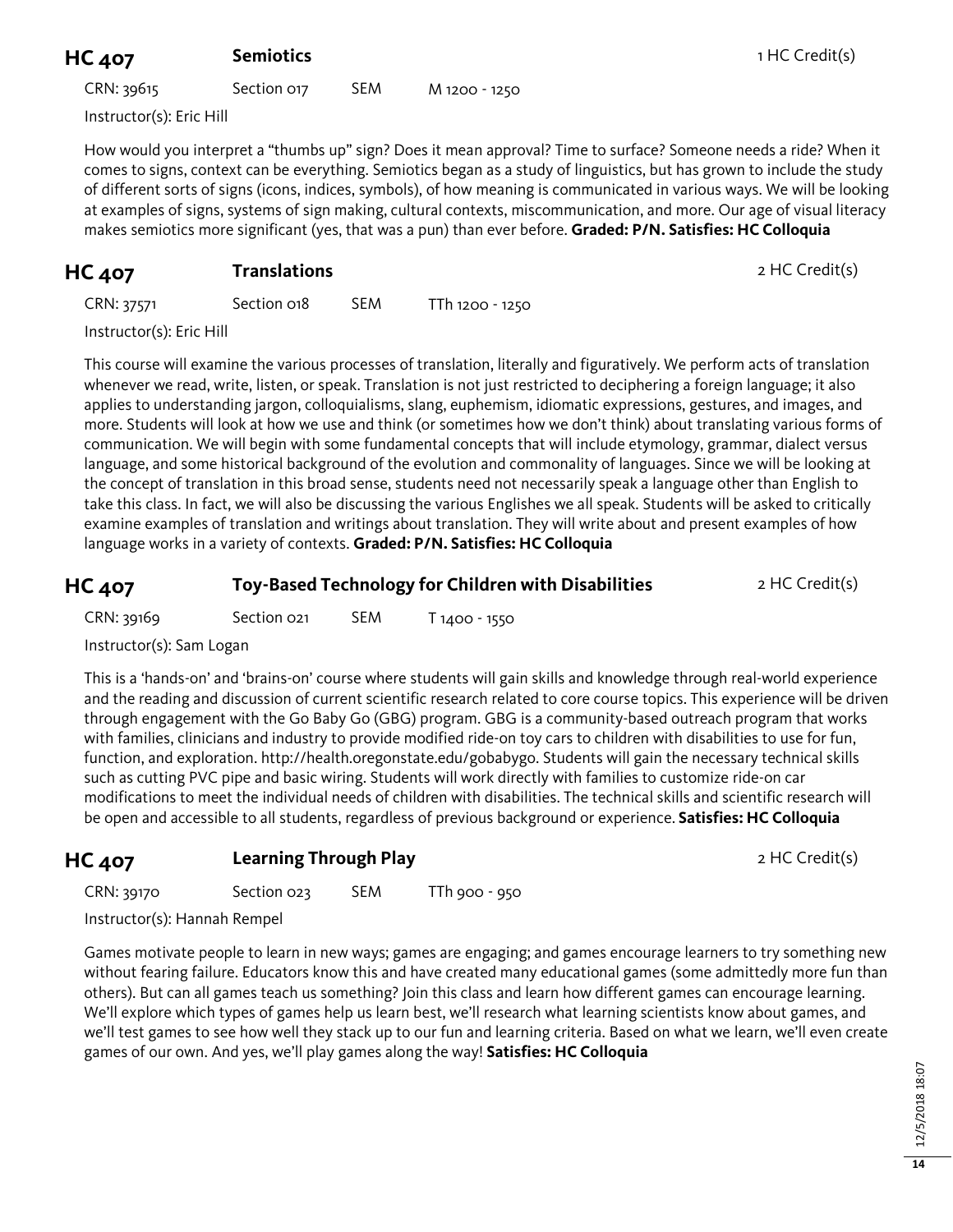# **HC 407 Last Year Experience** 2 HC Credit(s)

CRN: 37049 Section 024 SEM W 1000 - 1150

Instructor(s): Don Johnson

The Last Year Experience seminar is intended to better prepare you for your transition to post-college and into your career. You already possess a level of skill and creative thinking that will lead you to your self-defined level of success. The goal of this seminar is to help you identify and display your talents and, hopefully, support your understanding and comfort around transitioning into "life after college." Elements of the course include: support from the Oregon State University Alumni Association, personal finances, considering a GAP Year, making connections to your career world, conversation with OSU Alumni, how to define and display the nature of yourself and your skills, and considering where to physically spend life. **Graded: P/N. Satisfies: HC Colloquia** 

#### **HC 407 Publishing Underground: Publishing Technology and Radical Reform** 2 HC Credit(s)

CRN: 38240 Section 025 SEM T 1200 - 1350

Instructor(s): Kelly McElroy & Korey Jackson

From punk counterculture and zines to #blacklivesmatter and Twitter to anti-lynching activism and pamphleteering in the U.S. - how have activists made their voices heard through specific kinds of publishing? And how have their strategies created new types of publications, even entirely new genres? This course explores different modes of publishing the voices of historical and contemporary social reform and the technologies that enable them (moveable type and the printing press, engraving and screen printing, xerography/photocopying, desktop printers, and web-based platforms). Each week we will take on a particular publication coming out of a particular social movement, discovering just how the politics of activism are informed by (and themselves inform) a wide variety of publication techniques and technologies. We will explore not only the use of various publishing formats but also how institutions of power have reacted to their use, and how such publications have been censured or co-opted. We will also be looking at how certain publishing formats privilege specific kinds of literacy and literate populations. The course covers a lot of territory--both geographical and chronological--but our focus will be less on broad historical analysis and more on what each publishing format/technology can tell us about its particular context. There will also be ample opportunity to try your hand at creating your own publications using the technologies discussed in class. At the end of the term you'll have the chance to create a final project using one of the publishing methods from class, addressing a social movement or social justice issue you're passionate about. **Graded: P/N. Satisfies: HC Colloquia** 

# **HC 407 Around the Ancient World in 10 Objects** 2 HC Credit(s)

CRN: 39616 Section 027 SEM MF 1100 - 1150

Instructor(s): Peter Kelly

What is an ancient text and should we read it differently to a modern one? In each class we will examine one object or 'text' from the ancient world which challenges the notion of how we conceive of and interact with ancient literature. These objects extend both geographically and over time ranging from a Mesopotamian cylinder seal (2350 BCE) found in modern day Iraq, to a ninth century AD manuscript of Cicero's Aratea written in northern France. We will discuss the composition and function of these texts, as well as exploring their intended readership. Each object will present a unique set of challenges designed to question how our role as readers differs from that of their target audience. Key themes which will be explored include materiality and function, fragmentation and reconstruction. You will be presented with the task of recreating an ancient text based on a number of fragments. No prior knowledge of ancient literature is required. **Graded: P/N. Satisfies: HC Colloquia** 

> 12/5/2018 18:07 12/5/2018 18:07 **15**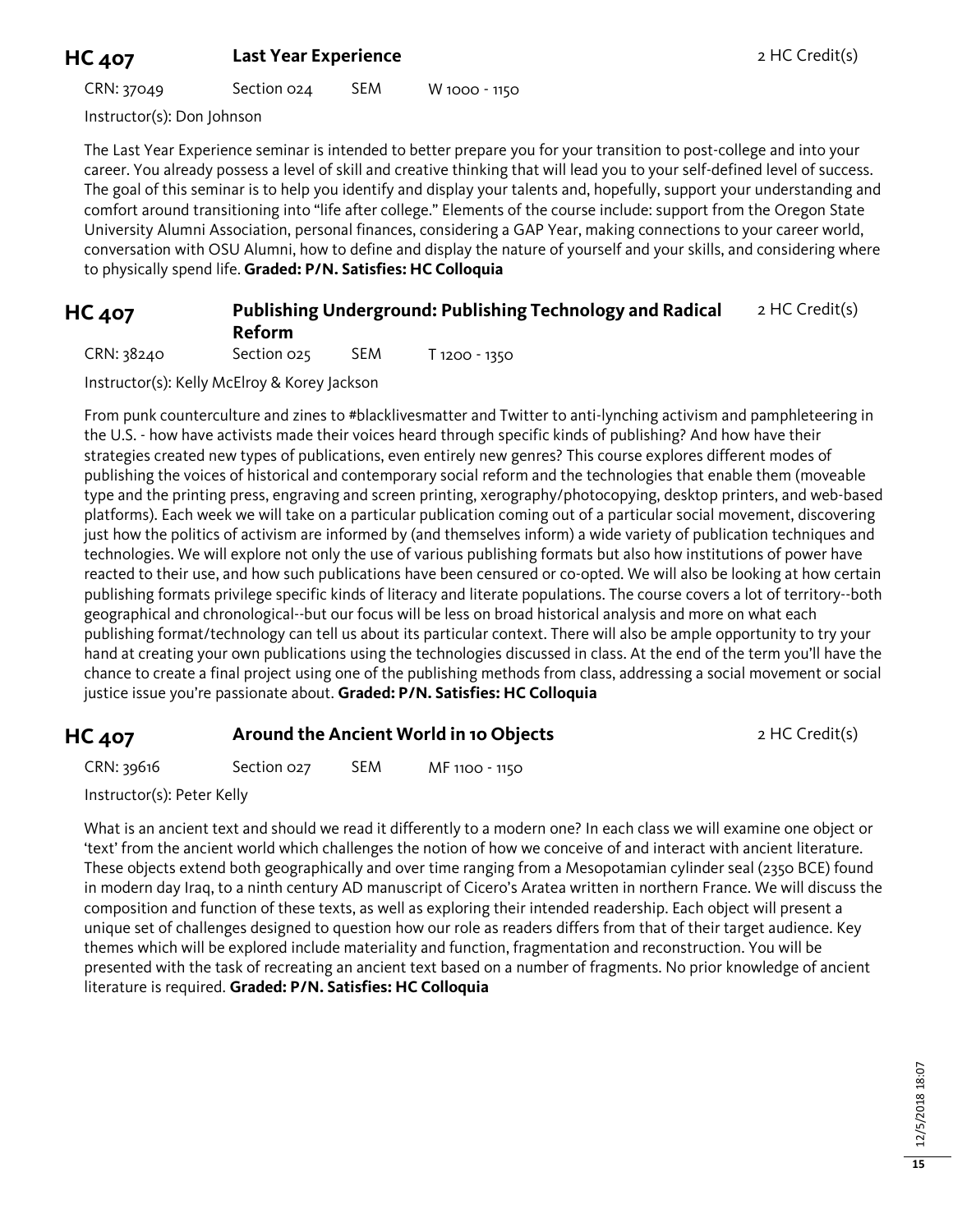**HC 407 Social Change: Strategies, Impact, Technology, and Solutions Journalism** 2 HC Credit(s)

CRN: 39833 Section 029 SEM F 1200 - 1550 Meets weeks 2, 4, 6, 8, and 10 only

Instructor(s): Kendra Sharp

This course is being offered in partnership with SolutionsU, an arm of the Solutions Journalism Network. SolutionsU staff will help collate the reading collections and instruct for the course. The course includes a community engagement piece where students will be asked to research, including through interviews, a local organization that is using a positive response to address local or global social problems. Students will be encouraged to use multi-media components in their course assignments - so if you are interested in using creative forms of expression such as documentary clips for official OSU credit, this course could be for you! We will host an end-of-term event organized in collaboration with the Honors College and/or the Office of Civic Engagement, where students will report their research on the positive responses of these local organizations to social problems and opportunities for future civic engagement or volunteering by members of our OSU community. Meets weeks 2, 4, 6, 8, and 10 only. **Graded: P/N. Satisfies: HC Colloquia** 

# **HC 407 Imaging the Universe** 1 **HC 407 IMC Credit(s)**

CRN: 39786 Section 030 SEM W 1700 - 1750

Instructor(s): Tom Carrico

The universe is far more than what our eyes can see. Students will start expanding their view by learning the basics of astrophotography. Using their own cameras of any type, students will go outside and image the night sky. You will learn various methods of image processing that will help tease out all available information. From there, the course will look at many of the resources available that will reveal more of the spectrum of the universe, including radio telescopes, orbiting observatories, and other novel techniques. There will be opportunities to look through solar telescopes, experience a local star party with a wide range of telescopes, and connect to and image through a telescope on a remote mountain in New Mexico. By the end of the course, the full spectrum of the universe will be revealed. **Graded: P/N. Satisfies: HC Colloquia** 

# **HC 407 After Studying Abroad** 1 HC Credit(s)

CRN: 39960 Section 801 SEM F 1200 – 1350

Meets weeks 6-10 only

Instructor(s): Tara Williams

Have you participated in a study abroad program or an international academic experience? Would you like to think more about that experience and how it affected you and your perspective on the world? Then this colloquium is designed for you! Each week, we will explore a topic related to international education--such as personal development, intercultural learning, or social justice--through in-class discussions and activities as well as brief written reflections in a "post-travel journal." We will also read recent research on study abroad programs and their impacts in order to consider how that research captures our experiences (or doesn't). For the final project, you will take into account what you've learned from the readings, reflections, and discussions to design your ideal international program and present it to the class. Meets weeks 6-10 only. **Graded: P/N. Satisfies: HC Colloquia** 

# **HC 407 The Designed World 1 HC Credit(s) 1 HC Credit(s)**

CRN: 39784 Section 802 SEM T 1000 – 1150

Meets weeks 1-5 only

Instructor(s): Lee Ann Garrison

What is design? The Designed World is the world we live in from houses to fashion to products and entertainment to fine arts. It is the world we create for ourselves. This course explores a brief history of design and ends with a plan to intentionally design your own life. Meets weeks 1-5 only. **Graded: P/N. Satisfies: HC Colloquia**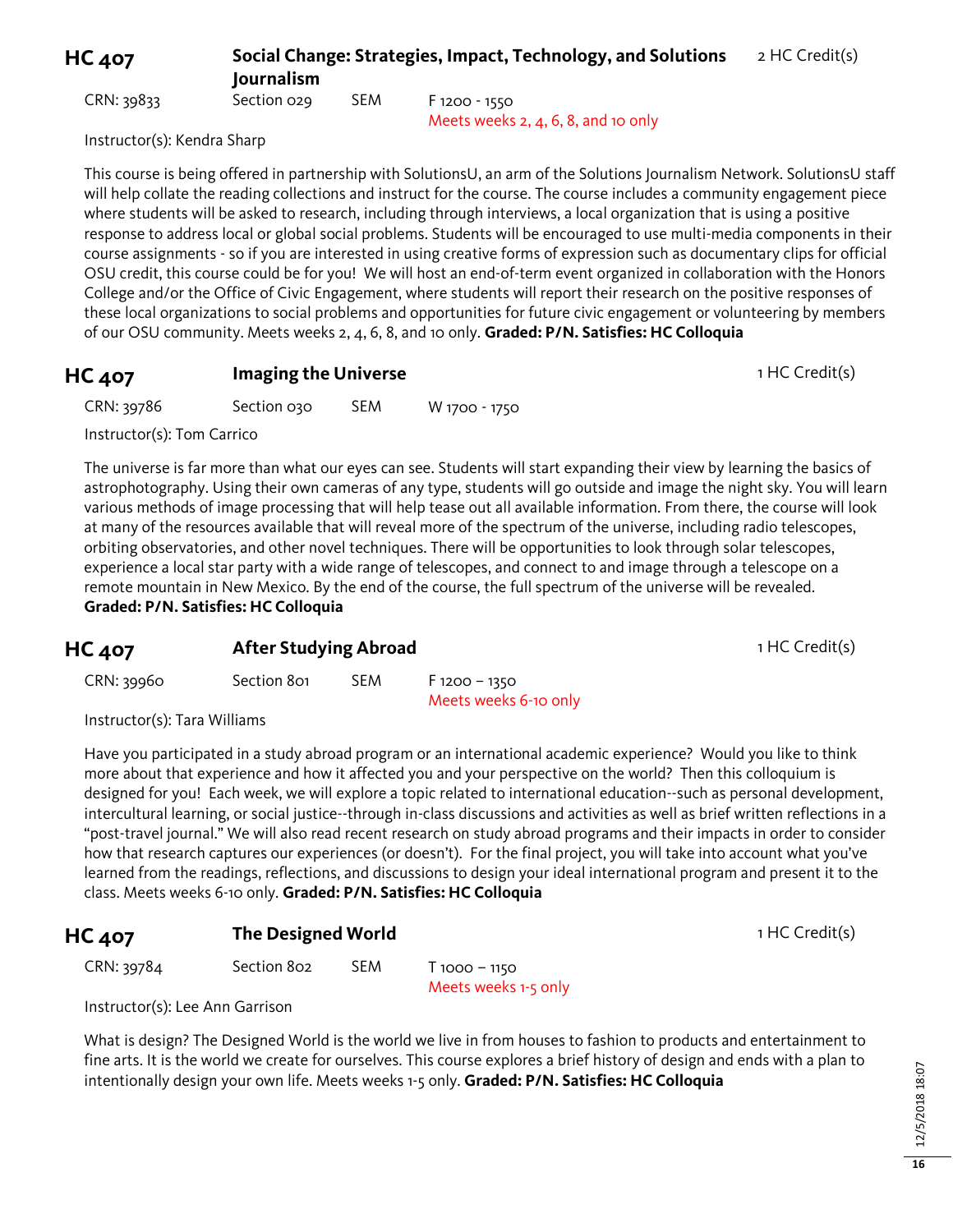**HC 407 Introduction to Traditional Ecological Knowledge (TEK)** 2 HC Credit(s)

*Choose either the HC 407 section OR the ENSC 407H section*

HC 407 CRN: 40019 Section 400 **Online**

|  | ENSC $407H$ CRN: $40196$ | Section 400 | Online |
|--|--------------------------|-------------|--------|
|--|--------------------------|-------------|--------|

Instructor(s): Samantha Hatfield

The goal of this course is to understand Traditional Ecological Knowledge (TEK) and sustainability practices from a Native American perspective, focusing on the Pacific Northwest but also addressing other Tribes nationally. The emphasis will be on techniques the Siletz have implemented and continue utilizing, but we will also incorporate other techniques from tribal perspectives in local and national areas, as well as how these utilizations coincide with agencies on local, state, and federal levels. This class will focus on how state and federal guidelines, laws, and regulations affect and implement tribal policies and tribal members. This course promotes TEK as a viable sustainability technique and teaches students and community members about further understanding TEK, in cooperation through agencies and policies such as treaties and NAGPRA on Indigenous lands, traditional areas, and cultural practices. *This is an Ecampus course. Tuition rates for Ecampus courses are different than on-campus courses and can be found at [ecampus.oregonstate.edu/services/tuition.](https://ecampus.oregonstate.edu/services/tuition/)*  **Satisfies: HC Colloquia**

| <b>HC 408</b> |                         | Thesis: Stage 2 Explore & Build |                                             |  |
|---------------|-------------------------|---------------------------------|---------------------------------------------|--|
| CRN: 33711    | Section oo <sub>1</sub> | HYB.                            | W 1700 - 1750<br>Meets weeks 2, 4, 6, and 9 |  |

Instructor(s): Kassena Hillman

HC 408: Stage 2 Explore & Build will guide you through the second stage of the Thesis Success in Stages (TheSIS) process. In this class you will explore the many resources at the HC and OSU to help you find a mentor and a project, build strategies for a successful thesis experience, learn the components of the thesis, and plan out your next steps. You will also hear from students and faculty with recent experience in the thesis process. **You do not need to have a thesis idea to be in Stage 2.** PREREQS: Completion of "Stage 1: Plan" workshop. *This course is a hybrid course that consists of weekly online assignments and one hour in-person class meetings weeks 2, 4, 6, & 9. This course will be team taught with* an HC Academic Advisor and HC faculty. **Graded: P/N. Satisfies: HC Thesis/Research/Projects** 

### **HC 408 Thesis: Stage 3 Commit** 1 HC Credit(s)

CRN: 36363 Section 002 WS Th 1600 – 1750

Meets weeks 3 and 7 only

Instructor(s): Rebekah Lancelin & Kathy Mullett

This course will guide students through Stage 3 of the Thesis Success in Stages (TheSIS) process, Commit. We will cover the process of developing a thesis topic, finding a thesis mentor, creating a thesis statement, writing a thesis proposal, and developing a research plan. The course will require participants to turn in a completed thesis proposal signed by a thesis mentor, which is the end goal of the Commit stage and a required component of the TheSIS process in the Honors College. Meets weeks 3 and 7 only. PREREQS: Prior completion of TheSIS stages 1 & 2 as outlined at honors.oregonstate.edu/thesis. **Graded: P/N. Satisfies: HC Thesis/Research/Projects**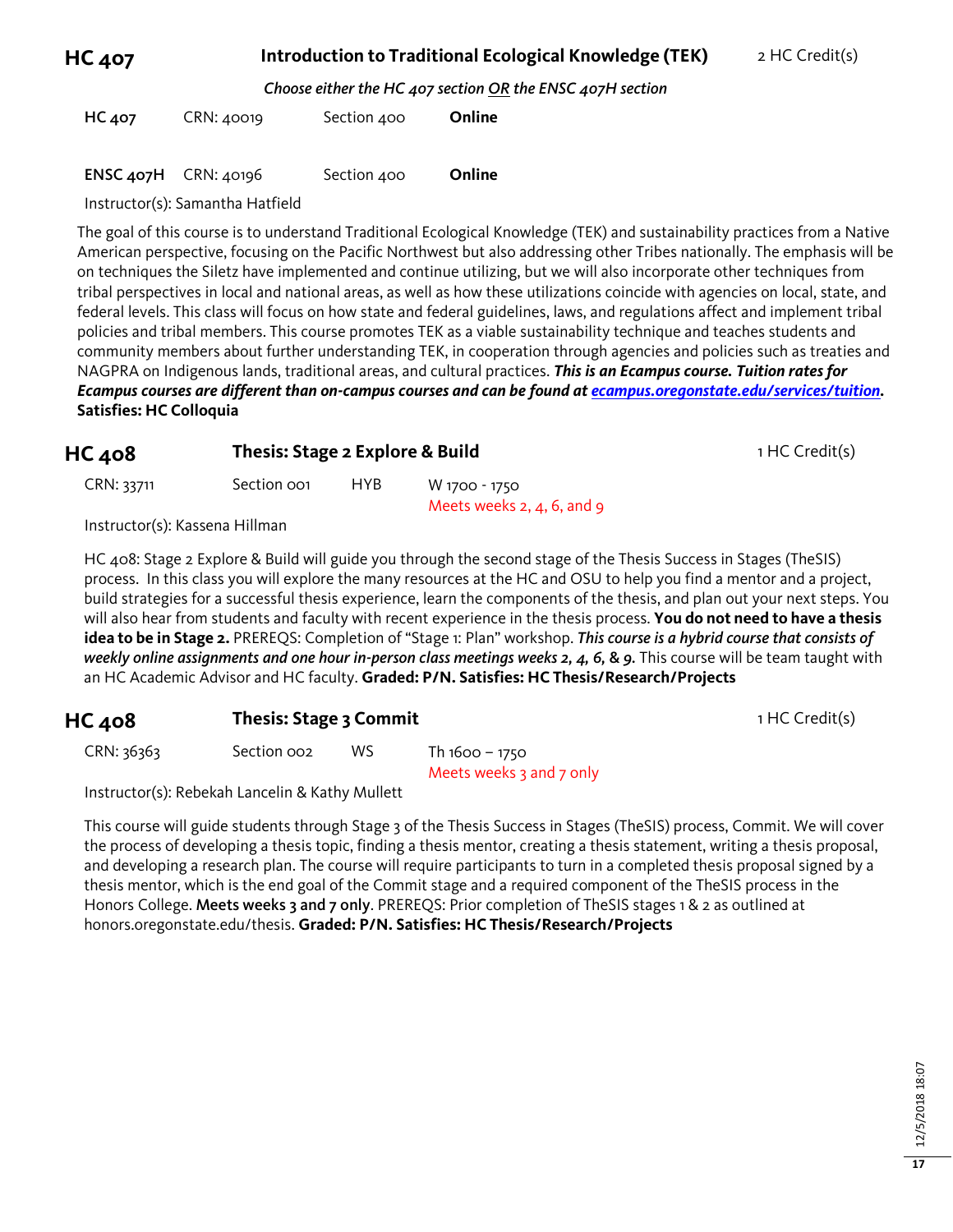| <b>HC 408</b> | Thesis: Stage 4 Compose & Complete |    |                              | 1 HC Credit(s) |
|---------------|------------------------------------|----|------------------------------|----------------|
| CRN: 35630    | Section oos                        | WS | $F1400 - 1550$               |                |
|               |                                    |    | Meets weeks 2, 4, and 6 only |                |

Instructor(s): Ben Mason

This course will guide students through the final stage of the Thesis Success in Stages (TheSIS) process, Compose & Complete. The goals of this stage are the completion of a thesis draft, the preparation for the thesis defense, and the design of a thesis poster. Students need to have completed their research and be prepared to begin writing the thesis draft. Meets weeks 2, 4, and 6 only. PREREQS: Prior completion of TheSIS stages 1, 2, & 3 as outlined at honors.oregonstate.edu/thesis. **Graded: P/N. Satisfies: HC Thesis/Research/Projects** 

# **HC 409 Conversants Conversants Conversants 1 HC Credit(s)**

CRN: 31335 Section 005 PRAC

Instructor(s): Leanna Dillon

The INTO OSU Cultural Ambassador Conversant Program provides an opportunity for honors students to earn credit while participating in a mutual cultural exchange. Participating honors students commit to meeting on average one hour per week with their international partner, keep a log of the times and places they met and the topics discussed, and complete a 2 page reflections paper due at the end of the term. Program information including the application process, is available at http://oregonstate.edu/international/cultural-ambassador. Students must meet with an HC advisor to complete a Learning Agreement. Applications must be submitted online no later than the end of week 1. **Graded: P/N. Satisfies: HC Elective** 

# **HC 409 Civic Engagement COVID 2009 Civic Engagement COVID 2009 COVID 2009 COVID 2009 COVID 2009 COVID 2009 COVID 2009 COVID 2009 COVID 2009 COVID 2009 COVID 2009 COVID 2009 COVID 2009 COVID**

CRN: 35038 Section 007 PRAC

Instructor(s): Leanna Dillon

The Center for Civic Engagement provides an opportunity for honors students to earn credit while participating in an ongoing community engagement project within the local community. Participating honors students commit to serving on average 2-3 hours per week within their project site, keep track of their service hours, and complete a 2 page reflection paper due at the end of the term. Additional information, including placement opportunities, is available at: http://oregonstate.edu/cce/ongoing. Students must meet with an HC advisor to complete a Learning Agreement and a CCE staff member to discuss placement opportunities. Placement must take place prior to the start of the term. **Graded: P/N. Satisfies: HC Elective** 

| <b>HC 409</b> | <b>Professional &amp; Career Development</b> |      |                                              | 1 HC Credit(s) |
|---------------|----------------------------------------------|------|----------------------------------------------|----------------|
| CRN: 40036    | Section oo8                                  | PRAC | W 1200 - 1350<br>Meets weeks 1, 3, 5, 7, & 9 |                |

Instructor(s): Nathan Petitti & Susmita Padala

This professional and career development course is designed to increase your awareness of skills necessary for a successful life after college. We will work together to create a customized development plan focused on your strengths and weaknesses with an aim to achieve your development goal. We will give you the fundamentals and you will practice these skills with your classmates and the larger community. Part of the course will include attending professional development and career events. This course is for anyone who hopes to have a smooth transition to adulting! Course will meet formally all odd weeks, with individual development plan assignments being completed all even weeks. **Graded: P/N. Satisfies: HC Elective** 

**18**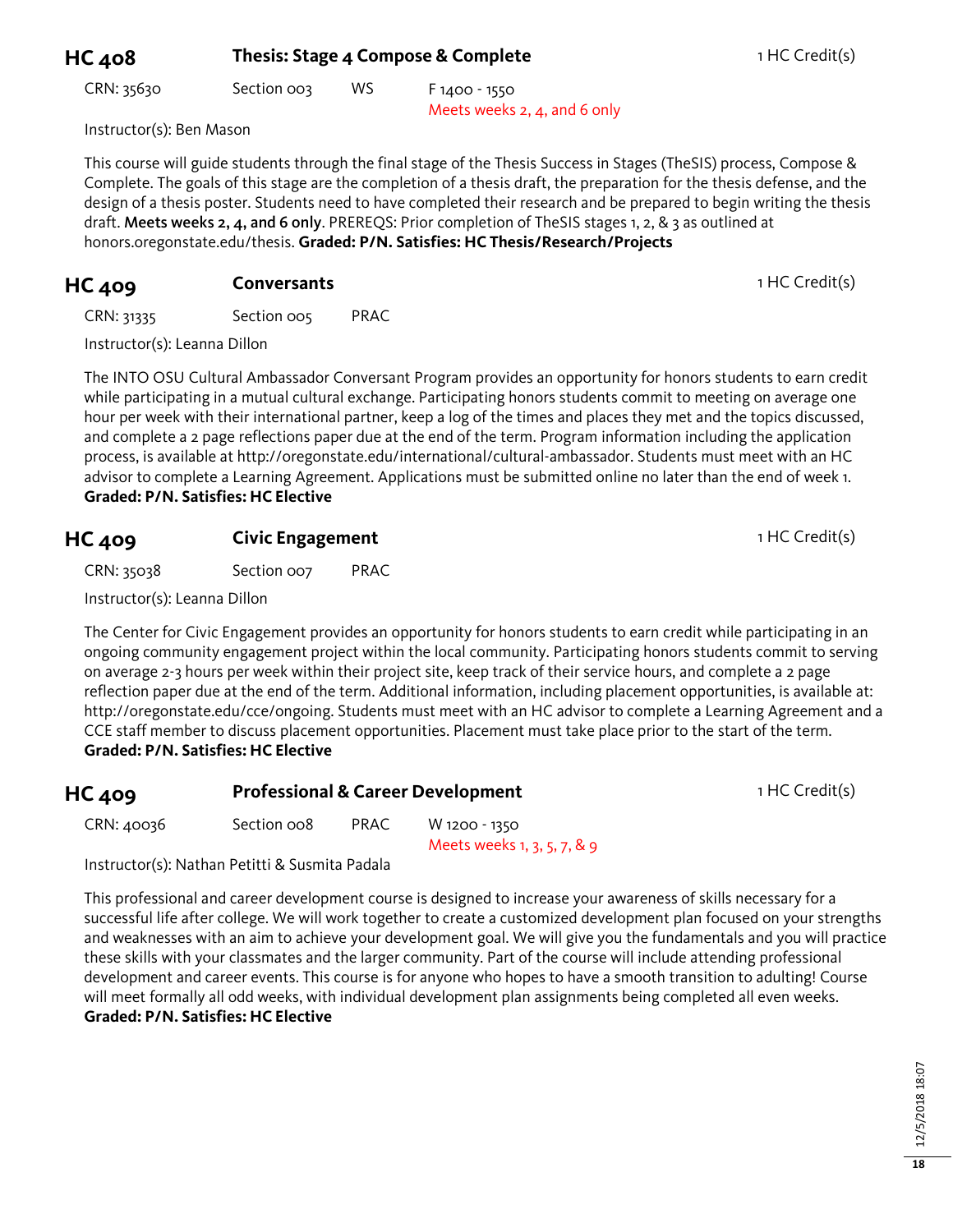#### **HST 299H / HC 299** The History Games 2 HC Credit(s)

*Choose either the HST 299H section OR the HC 299 section*

HC 299 CRN: 37561 Section 003 SEM MW 1000 - 1050 *OR*

HST 299H CRN: 37562 Section 001 SEM MW 1000 - 1050

Instructor(s): Amy Koehlinger

This course uses curriculum developed by Reacting to the Past (https://reacting.barnard.edu/), which consists of elaborate games, set in the past, in which students are assigned roles informed by classic texts in the history of ideas. Class sessions are run by students; instructors advise and guide and grade their oral and written work. It seeks to draw students into the past, promote engagement with big ideas, and improve intellectual and academic skills. This course uses 2 games "Greenwich Village, 1913" and "Chicago 1968" to explore politics, radicalism and social reform in the U.S. in the 20th century. HST 299H is crosslisted with HC 299 section 003. **Graded: P/N. Satisfies: HC Colloquia** 

# HST/REL 324H Ancient Jewish History<br>
4 HC Credit(s)

*Choose either the HST 324H section OR the REL 324H section*

HST 324H CRN: 39617 Section 001 LEC TTh 1600 - 1750 *OR* REL 324H CRN: 39619 Section 001 LEC TTh 1600 - 1750 Instructor(s): Kevin Osterloh

History of Judaism from the Second Temple through the early Rabbinic period (539 BCE--200 CE). Covers historical origins and developments of Judaism including the canonization of the Bible, Jewish life in the Persian and Greco-Roman worlds, and the beginnings of Diasporic and Rabbinic Judaism. HST 324H is crosslisted with REL 324H. **Satisfies: HC BaccCore - Cultural Diversity**

#### **HST/REL 425H Holocaust in its History ADD 14 HC Credit(s) 4 HC Credit(s)**

*Choose either the HST 425H section OR the REL 425H section*

| $HST$ 425H           | CRN: 39618 | Section oo LEC  | TTh 1400 - 1550 |
|----------------------|------------|-----------------|-----------------|
| OR                   |            |                 |                 |
| <b>REL 425H</b><br>. | CRN: 39620 | Section oo1 LEC | TTh 1400 - 1550 |

Instructor(s): Kara Ritzheimer

An inquiry into the causes, course, and impact of the Holocaust. The general theme of anti-Semitism in European history is explored for background. Topics discussed for comparative purposes include anti-Semitism in American history; other episodes of mass murder in the 20th century. HST 425H is crosslisted with REL 425H. **Satisfies: HC BaccCore Contemporary Global Issues**

#### **ME 317H Intermediate Dynamics Intermediate Dynamics** 4 HC Credit(s)

CRN: 34889 Section 001 LEC MW 1600 - 1750

Instructor(s): Ross Hatton

Continuation of the study of kinematics and kinetics of particles and rigid bodies, with applications to mechanical systems of current interest to engineers. PREREQS: ENGR 212/212H AND MTH 256/256H. RESTRICTIONS: For Manufacturing, Mechanical, Industrial, Nuclear, and Electrical & Computer Engineering majors only. Must be enrolled in pro-school in the College of Engineering. **Satisfies: HC Elective**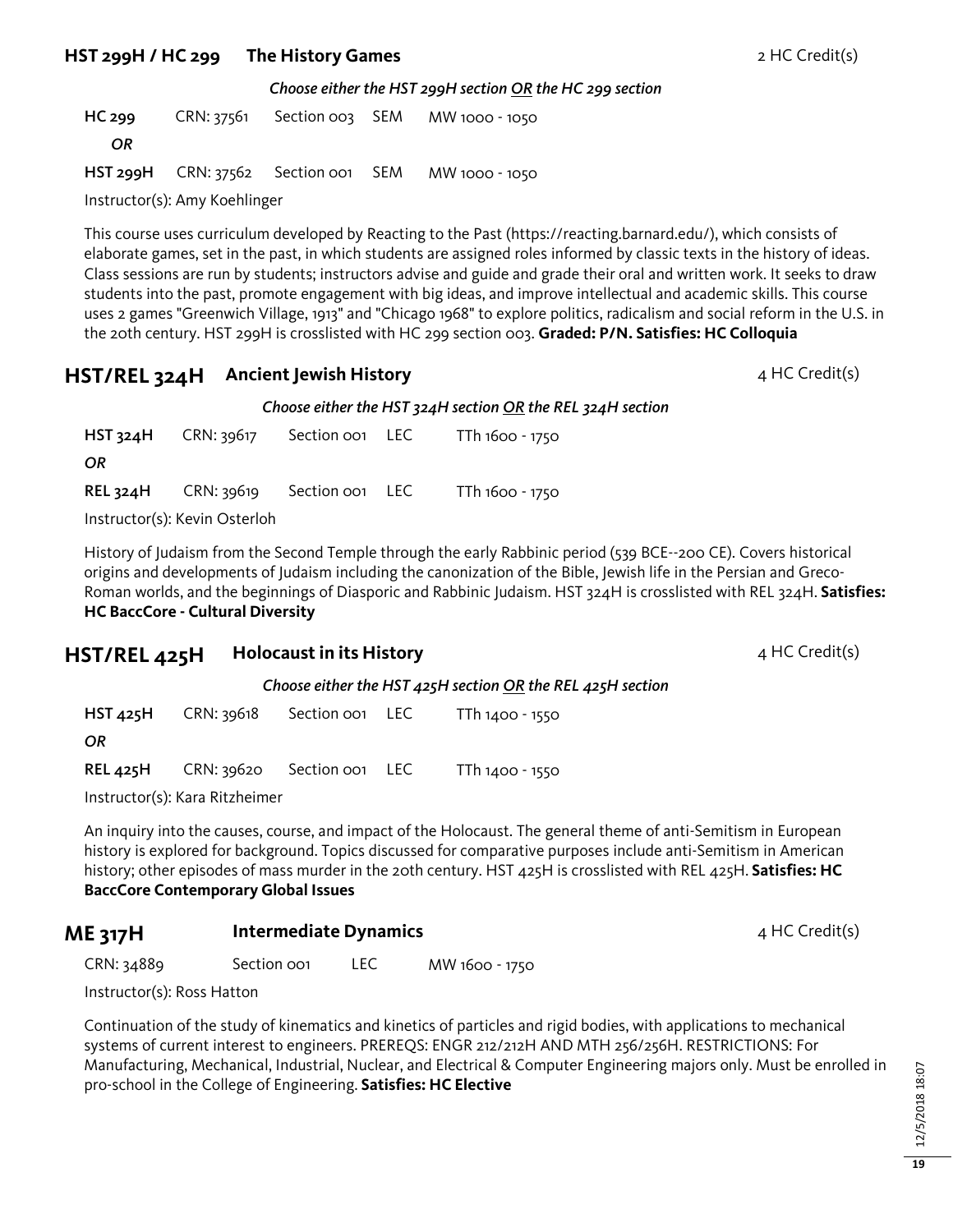#### **ME/NSE 331H Introductory Fluid Mechanics** 4 HC Credit(s)

*Choose either the ME 331H section OR the NSE 331H section*

ME 331H CRN: 40133 Section 001 LEC TR 1400 - 1550

*OR*

NSE 331H CRN: 40248 Section 001 LEC TR 1400 - 1550

Instructor(s): James Liburdy

Introduces the concepts and applications of fluid mechanics and dimensional analysis with an emphasis on fluid behavior, internal and external flows, analysis of engineering applications of incompressible pipe systems, and external aerodynamics. PREREQS: MTH 254/254H AND MTH 256/256H AND ENGR 212/212H AND (ENGR 311/311H or ME 311/311H or NSE 311/311H or NE 311/311H). ME 331H is for Manufacturing, Mechanical, & Industrial Engineering majors only. NSE 331H is for Nuclear Engineering majors only. Students must be enrolled in Pro-School. **Satisfies: HC Elective**

| <b>Mechanical Component Design</b><br>ME 383H |             |     | 1 HC Credit(s) |  |
|-----------------------------------------------|-------------|-----|----------------|--|
| CRN: 37574                                    | Section oo1 | LEC | TTh 830 - 950  |  |
| AND                                           |             |     |                |  |
| CRN: 37575                                    | Section 010 | LAB | W 1000 - 1150  |  |
| Instructor(s): Robert Paasch                  |             |     |                |  |

Failure analysis and design of machine components. PREREQS: ME 316 AND ME 250. RESTRICTIONS: For Engineering Physics and Manufacturing, Mechanical, and Industrual Engineering majors only. Must be enrolled in the pro-school in the College of Engineering. 1 out of the 4 OSU credits earned counts toward Honors College requirements. **Satisfies: HC Elective** 

| MTH 252H   | <b>Integral Calculus</b> | $4$ HC Credit(s) |                            |                  |
|------------|--------------------------|------------------|----------------------------|------------------|
|            |                          |                  | Choose one section         |                  |
| CRN: 32366 | Section oo1              | LEC.             | MWF 1000 - 1120            | <b>Staff TBA</b> |
| CRN: 35801 | Section oo <sub>2</sub>  | LEC.             | MF 1300-1350 & W 1200-1350 | <b>Staff TBA</b> |
| CRN: 37126 | Section 003              | LEC.             | M 1400-1550 & WF 1400-1450 | <b>Staff TBA</b> |

The integral is the second big idea in calculus. In the same way that the derivative measures rate of change, the integral measures net change. Applications in physics, engineering and geometry are numerous. PREREQ: MTH 251/251H. **Course Fee \$10. Satisfies: HC Elective** 

| <b>MTH 254H</b> | <b>Vector Calculus I</b> |      |                            | 4 HC Credit(s) |
|-----------------|--------------------------|------|----------------------------|----------------|
| CRN: 33894      | Section oo1              | LEC. | MW 1400-1450 & F 1400-1550 |                |

Instructor(s): Ren Guo

Vectors and geometry: coordinate systems, scalar product. Real-Valued Functions of Several Variables: partial and directional derivatives, gradient, extreme values. Multiple Integrals: change of coordinates, applications. Vector valuedfunctions: arc length and curvature of space curves, normal and tangential components of acceleration. PREREQ: MTH 252/252H. **Course Fee \$10. Satisfies: HC Elective** 

**20**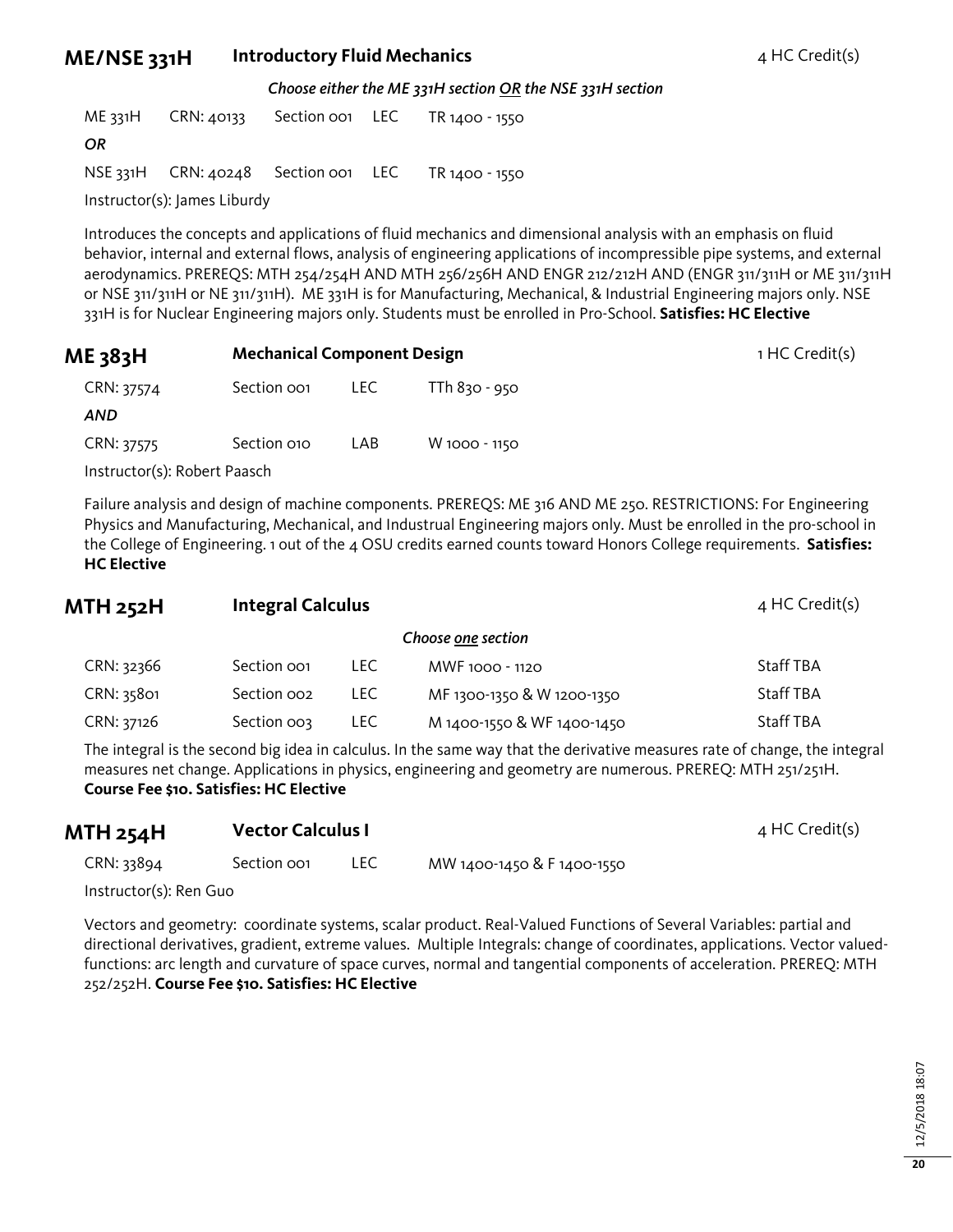#### **MTH 255H Vector Calculus II Vector Calculus II Vector Calculus II A HC Credit(s)**

CRN: 33712 Section 001 LEC MF 900-950 & W 800-950

Instructor(s): Tevian Dray

Introduction to vector analysis: line integrals and work, conservative fields, surface integrals and flux, divergence, curl, and the theorems of Gauss and Stokes. Emphasis on geometric intuition, not just computation. Especially suitable for those with an interest in physics and engineering, as well as mathematics. PREREQ: MTH 254/254H. **Course Fee \$10. Satisfies: HC Elective** 

| MTH 256H   | <b>Applied Differential Equations</b> |            |                                                 | 4 HC Credit(s)  |
|------------|---------------------------------------|------------|-------------------------------------------------|-----------------|
|            |                                       |            | Choose sections ooi & ooz OR sections ooz & oo4 |                 |
| CRN: 32367 | Section oo1                           | LEC.       | MWF 1300 - 1350                                 | Ralph Showalter |
| CRN: 35635 | Section oo <sub>2</sub>               | REC.       | W 1200 - 1250                                   | Ralph Showalter |
|            |                                       |            | OR                                              |                 |
| CRN: 36476 | Section oos                           | LEC.       | MWF 1400 - 1450                                 | Filix Maisch    |
| CRN: 37162 | Section oo4                           | <b>REC</b> | W 1500 - 1550                                   | Filix Maisch    |

First order linear and nonlinear equations, and second order and higher order linear equations, Laplace transform, and applications appropriate for science and engineering. PREREQ: MTH 254/254H. **Satisfies: HC Elective** 

| <b>MTH 306H</b> | <b>Matrix and Power Series Methods</b> |      |                 | 4 HC Credit(s) |
|-----------------|----------------------------------------|------|-----------------|----------------|
| CRN: 32394      | Section oo <sub>1</sub>                | LEC. | MWF 1000 - 1120 |                |

Instructor(s): Staff TBA

This class will move at a fast pace from day one. We plan to cover most of the textbook. Topics will include introduction to matrix algebra, determinants, systematic solution to linear systems, and eigenvalue problems. Convergence and divergence of series with emphasis on power series, Taylor series expansions, convergence tests for power series, and error estimates for truncated series used in practical approximations. PREREQ: MTH 252/252H. MTH 254/254H recommended. **Satisfies: HC Elective** 

#### **MUS 101H Music Appreciation: A Survey** 3 HC Credit(s)

CRN: 39174 Section 001 LEC MWF 1200 - 1250

Instructor(s): Kimary Fick

This course examines the Western Art Music tradition through historical and cultural contexts and focuses on developing perceptive listening skills through the study of musical forms and styles. Through a variety of teaching methods, this class will involve greater student engagement of the course material. In addition to traditional lectures, students will participate in active, small-group discussions; present group presentations; write short, in-class responses to readings; attend local concerts; and write a concert review. This course is open to non-music-majors. **Satisfies: HC BaccCore - Literature and the Arts**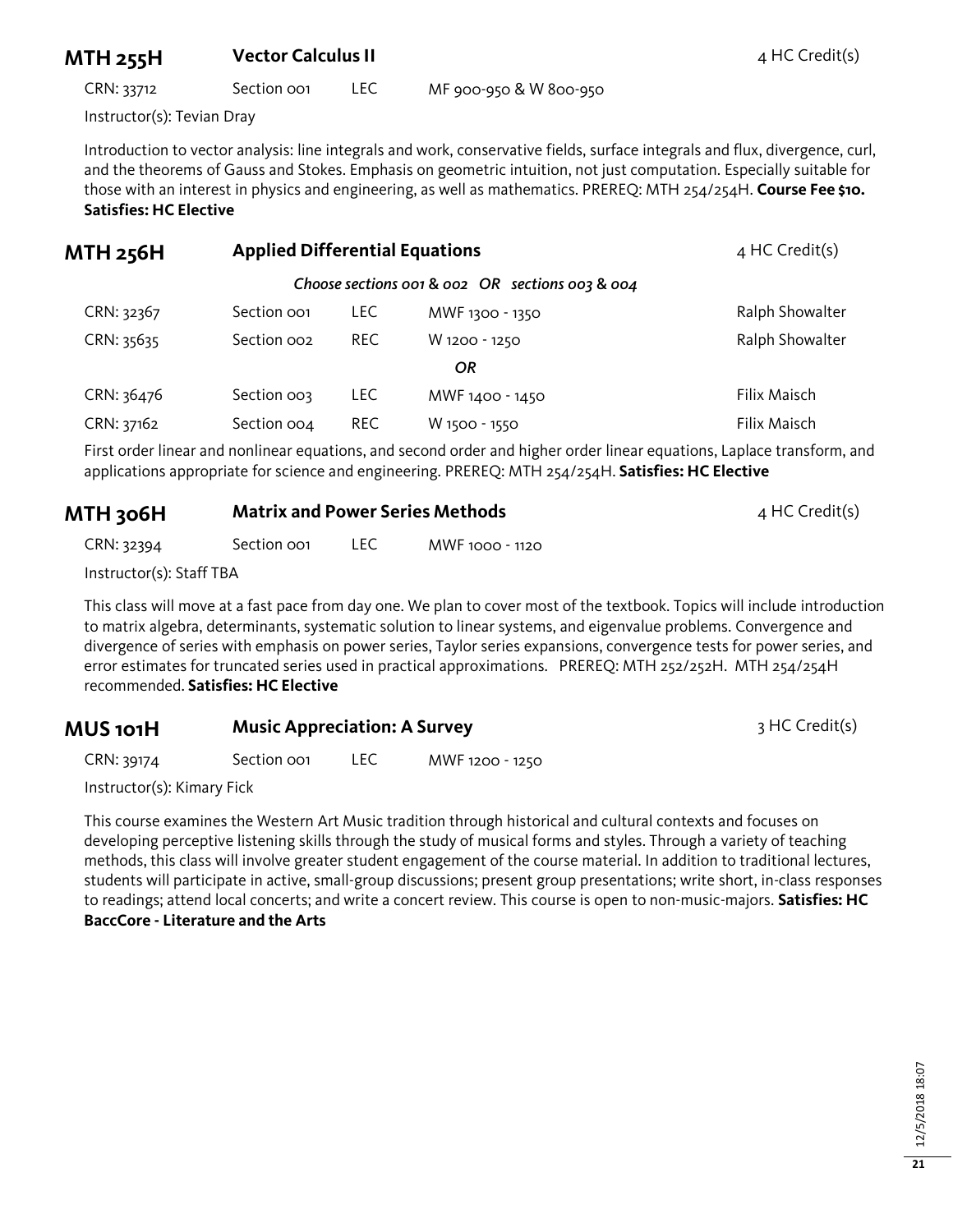#### **NSE/ME 331H Introductory Fluid Mechanics** A HC Credit(s)

*Choose either the ME 331H section OR the NSE 331H section*

ME 331H CRN: 40133 Section 001 LEC TR 1400 - 1550

*OR*

NSE 331H CRN: 40248 Section 001 LEC TR 1400 - 1550

Instructor(s): James Liburdy

Introduces the concepts and applications of fluid mechanics and dimensional analysis with an emphasis on fluid behavior, internal and external flows, analysis of engineering applications of incompressible pipe systems, and external aerodynamics. PREREQS: MTH 254/254H AND MTH 256/256H AND ENGR 212/212H AND (ENGR 311/311H or ME 311/311H or NSE 311/311H or NE 311/311H). NSE 331H is for Nuclear Engineering majors only. ME 331H is for Manufacturing, Mechanical, & Industrial Engineering majors only. Students must be enrolled in Pro-School. **Satisfies: HC Elective**

# **PAC 293H Interdisciplinary Yoga: Mindfullness Skills** 1 HC Credit(s)

CRN: 39175 Section 001 ACT T 1400 - 1550

Instructor(s): Tsipora Berman

Journey to the seen and the unseen through a multi-sensory, interdisciplinary, transformative study of mindfulness utilizing a fun, creative variety of individual and group mind/body practices applicable to everyday life and across academic disciplines. Develop your imagination, intuition, inspiration, integration, and interpretation including 15 sensory perceptions to live to your highest potential with resilience to navigate the challenges of personal and professional endeavors. You will unravel the mysteries of why the 8,000 year old science of Yoga is all-encompassing, integrated with Positive Psychology, Physics, Neuroscience, Human Biology, and grounded in the eight-part awakening process. **Course Fee: \$49. Satisfies: HC BaccCore - Fitness**

| <b>PH 222H</b>           | <b>Recitation for Physics 212</b> |      |               | 1 HC Credit(s) |
|--------------------------|-----------------------------------|------|---------------|----------------|
| CRN: 33022               | Section oo1                       | REC. | T 1100 - 1150 |                |
| Instructor(s): Staff TBA |                                   |      |               |                |

Honors recitation reserved for HC students enrolled in lecture/lab section of PH 212. One-hour weekly session for the development of problem-solving skills in calculus-based general physics. COREQ: PH 212. **Graded: P/N. Satisfies: HC BaccCore - Physical Sciences**

| <b>PH 223H</b> | <b>Recitation for Physics 213</b> |            |                | 1 HC Credit(s) |
|----------------|-----------------------------------|------------|----------------|----------------|
| CRN: 33021     | Section oo <sub>1</sub>           | <b>REC</b> | Th 1100 - 1150 |                |

Instructor(s): Staff TBA

Honors recitation reserved for HC students enrolled in lecture/lab section of PH 213. One-hour weekly session for the development of problem-solving skills in calculus-based general physics. COREQ: PH 213. **Graded: P/N. Satisfies: HC BaccCore - Physical Sciences**

#### **PH 313H Energy Alternatives Energy Alternatives Energy Alternatives 1 Energy Alternatives 1 Energy Alternatives**

CRN: 39176 Section 001 LEC TTh 800 - 920

Instructor(s): Jack Higginbotham

Exploration of the challenges and opportunities posed by dwindling resources; physical and technological basis of our current energy alternatives; new or controversial technologies such as nuclear or solar power; overview of resource availability, patterns of energy consumption, and current governmental policies. Recommended Prereqs: Upper-division standing and 12 credits of introductory science. **Satisfies: HC BaccCore - Science, Technology, Society**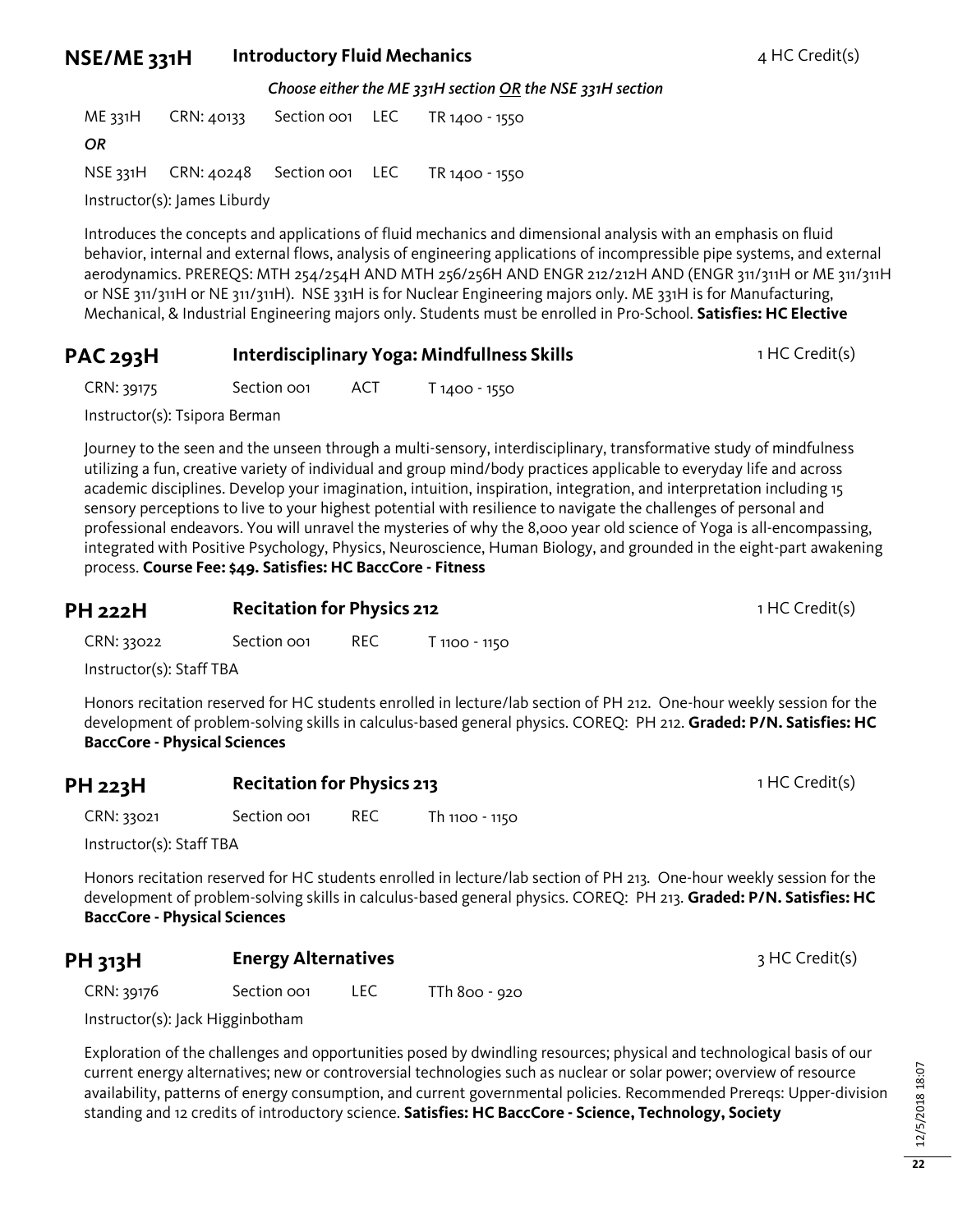# **PH 407H The Weird World of Quantum Mechanics** 1 HC Credit(s)

CRN: 35937 Section 001 SEM F 1400 - 1450

Instructor(s): Albert Stetz

Are photons real? Can you change the past by doing an experiment in the present? Can you kill Schrodinger's cat by looking at it? Is it true that a watched pot never boils? Can you send quantum information faster than the speed of light? Quantum mechanics is so weird, what is reality really like? These and many related questions have intrigued scientists since the birth of quantum mechanics almost a century ago. Much progress has been made, but there is a sense that we must drastically revise our understanding of reality, and no one is quite sure how to do that. These questions are partly philosophical and partly technical, but the technical part can be understood with a minimum of math and physics. In this course we will review the most bizarre aspects of quantum mechanics, look at the experiments that have been done to elucidate them, and discuss the philosophical ramifications. **Satisfies: HC Colloquia** 

#### **PHL/REL 160H Quests for Meaning: World Religions** 4 HC Credit(s)

*Choose either the PHL 160H section OR the REL 160H section*

PHL 160H CRN: 36477 Section 001 LEC MW 1000 - 1140 *OR* REL 160H CRN: 36478 Section 001 LEC MW 1000 - 1140 Instructor(s): Geoffrey Barstow

A survey and analysis of the search for meaning and life fulfillment represented in major religious traditions of the world, such as Hinduism, Buddhism, Taoism, Zen, Confucianism, Judaism, Christianity, and Islam. PHL 160H is crosslisted with REL 160H. **Satisfies: HC BaccCore - Cultural Diversity**

# **PHL 275H Introduction to Disability Studies According to A HC Credit(s)**

CRN: 39177 Section 001 LEC TTh 1200 - 1320

Instructor(s): Stephanie Jenkins

Introduces core concepts and themes in the multidisciplinary field of disability studies. Analyzes disability as a product of discriminatory, oppressive, and inaccessible built environments and societies. Explores disability pride, culture, and community as alternatives to medical and charity models of disability. **Satisfies: HC BaccCore - Difference, Power, Discrimination**

## **PSY 499H Data Analysis in R** 4 HC Credit(s)

CRN: 39787 Section 001 LEC F 1000 - 1350

Instructor(s): Jason McCarley

R is a free programming language that has become the standard for data analysis in psychology's open-science movement. Students in this course will learn basic programming and data analysis skills in R, along with good data management and open-science practices. Activities will include analyzing and visualizing data, simulating behavioral and cognitive processes, and documenting and sharing data and code in a manner that promotes scientific transparency. This class is shared with a section for graduate students. **Satisfies: HC Elective** 

> 12/5/2018 18:07 12/5/2018 18:07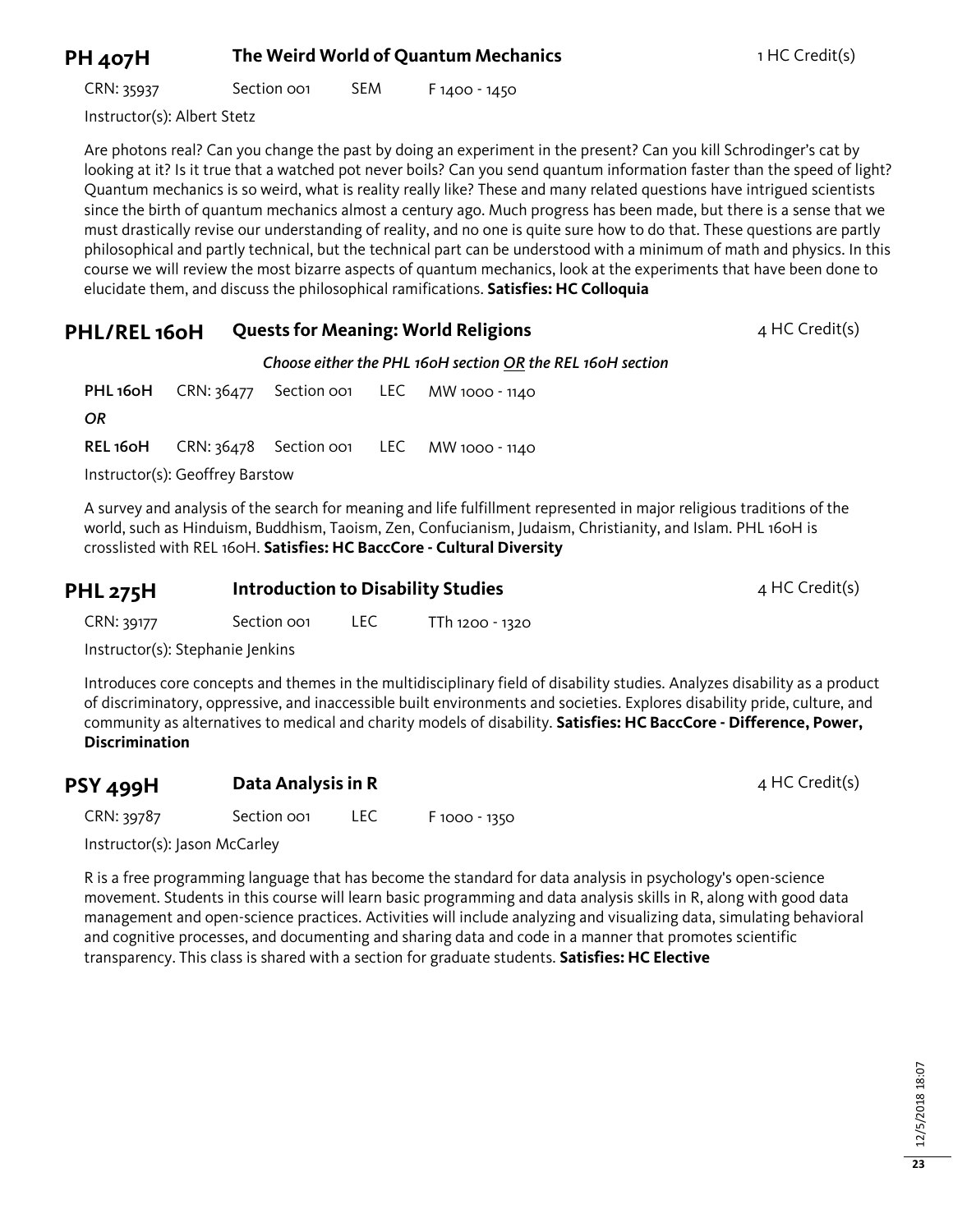# **REL/PHL 160H Quests for Meaning: World Religions** 4 HC Credit(s)

*Choose either the REL 160H section OR the PHL 160H section*

PHL 160H CRN: 36477 Section 001 LEC MW 1000 - 1140

*OR*

REL 160H CRN: 36478 Section 001 LEC MW 1000 - 1140

Instructor(s): Geoffrey Barstow

A survey and analysis of the search for meaning and life fulfillment represented in major religious traditions of the world, such as Hinduism, Buddhism, Taoism, Zen, Confucianism, Judaism, Christianity, and Islam. REL 160H is crosslisted with PHL 160H. **Satisfies: HC BaccCore - Cultural Diversity**

# **REL/HST 324H** Ancient Jewish History<br>
4 HC Credit(s)

#### *Choose either the REL 324H section OR the HST 324H section*

| $HST_324H$ CRN: 39617         |                          | Section oo1 LEC |  | TTh 1600 - 1750 |  |
|-------------------------------|--------------------------|-----------------|--|-----------------|--|
| OR.                           |                          |                 |  |                 |  |
|                               | $REL$ 324H $CRN$ : 39619 | Section oo1 LEC |  | TTh 1600 - 1750 |  |
| Instructor(s): Kevin Osterloh |                          |                 |  |                 |  |

History of Judaism from the Second Temple through the early Rabbinic period (539 BCE--200 CE). Covers historical origins and developments of Judaism including the canonization of the Bible, Jewish life in the Persian and Greco-Roman worlds, and the beginnings of Diasporic and Rabbinic Judaism. REL 324H is crosslisted with HST 324H. **Satisfies: HC BaccCore - Cultural Diversity**

#### **REL/HST 425H Holocaust in its History Allen Equation Act Act Act AC Credit(s)**

*Choose either the REL 425H section OR the HST 425H section*

| HST 425H                       | CRN: 39618                             | Section oo <sub>1</sub> LEC |  | TTh 1400 - 1550 |  |  |
|--------------------------------|----------------------------------------|-----------------------------|--|-----------------|--|--|
| OR.                            |                                        |                             |  |                 |  |  |
|                                | $REL$ 425H $CRN:39620$ Section 001 LEC |                             |  | TTh 1400 - 1550 |  |  |
| Instructor(s): Kara Ritzheimer |                                        |                             |  |                 |  |  |

An inquiry into the causes, course, and impact of the Holocaust. The general theme of anti-Semitism in European history is explored for background. Topics discussed for comparative purposes include anti-Semitism in American history; other episodes of mass murder in the 20th century. REL 425H is crosslisted with HST 425H. **Satisfies: HC BaccCore Contemporary Global Issues**

| WGSS 325H  | Disney: Gender, Race, and Empire |            |               | 3 HC Credit(s) |
|------------|----------------------------------|------------|---------------|----------------|
| CRN: 39178 | Section oo <sub>1</sub>          | <b>LEC</b> | F 1000 - 1250 |                |

Instructor(s): Bradley Boovy

Explores constructions of gender, race, class, sexuality, and nation in the animated films of Walt Disney; introduces concepts in film theory and criticism, and develops analyses of the politics of representation. **Satisfies: HC BaccCore - Difference, Power, and Discrimination**